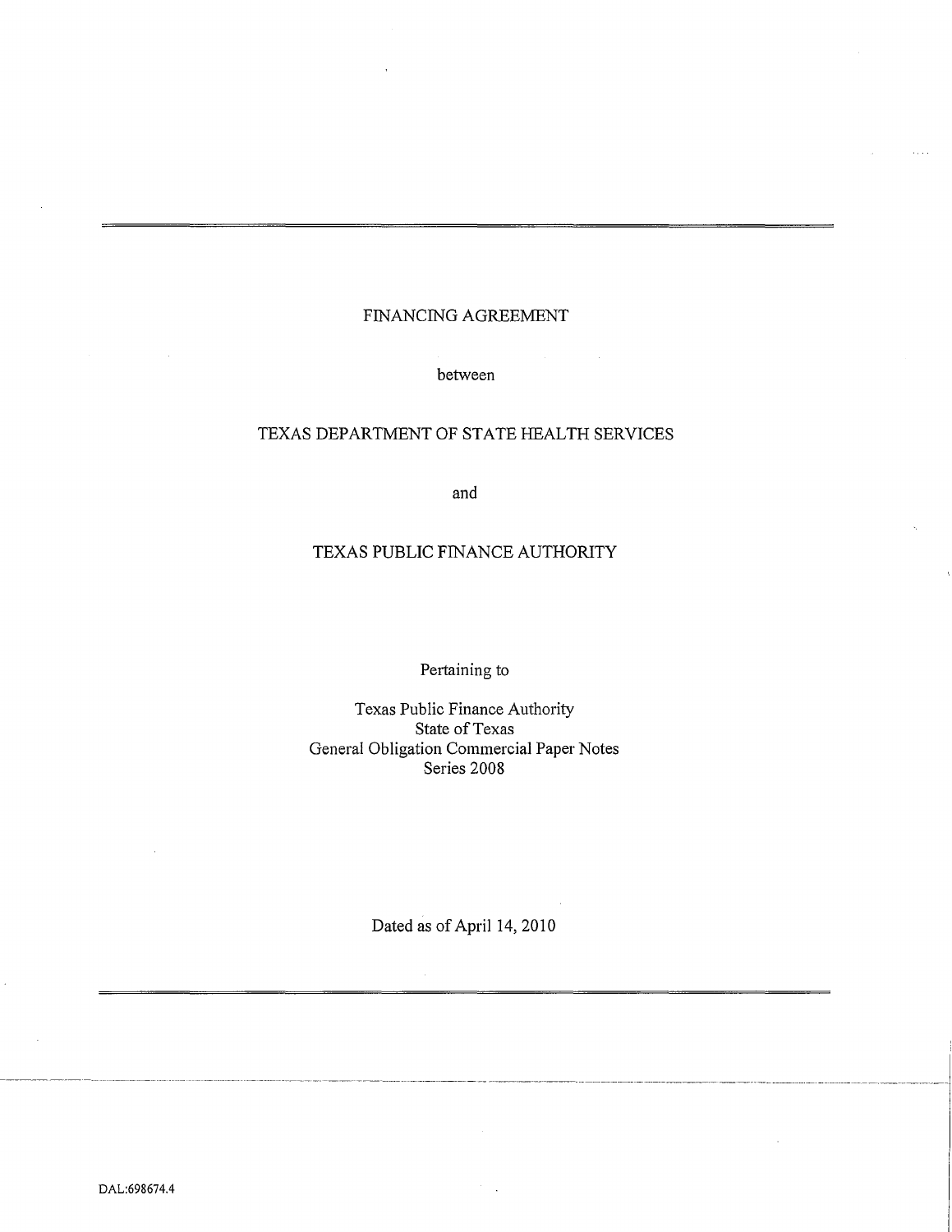# TABLE OF CONTENTS

# Page Number

# **ARTICLE I**

### DEFINITIONS AND OTHER PRELIMINARY MATTERS

### **ARTICLE II**

### GENERAL REPRESENTATIONS AND WARRANTIES

### **ARTICLE III**

#### THE PROJECT

#### **ARTICLE IV**

#### THE NOTES

### **ARTICLE V**

 $\mathcal{L}^{\text{max}}$ 

# PARTICULAR AGREEMENTS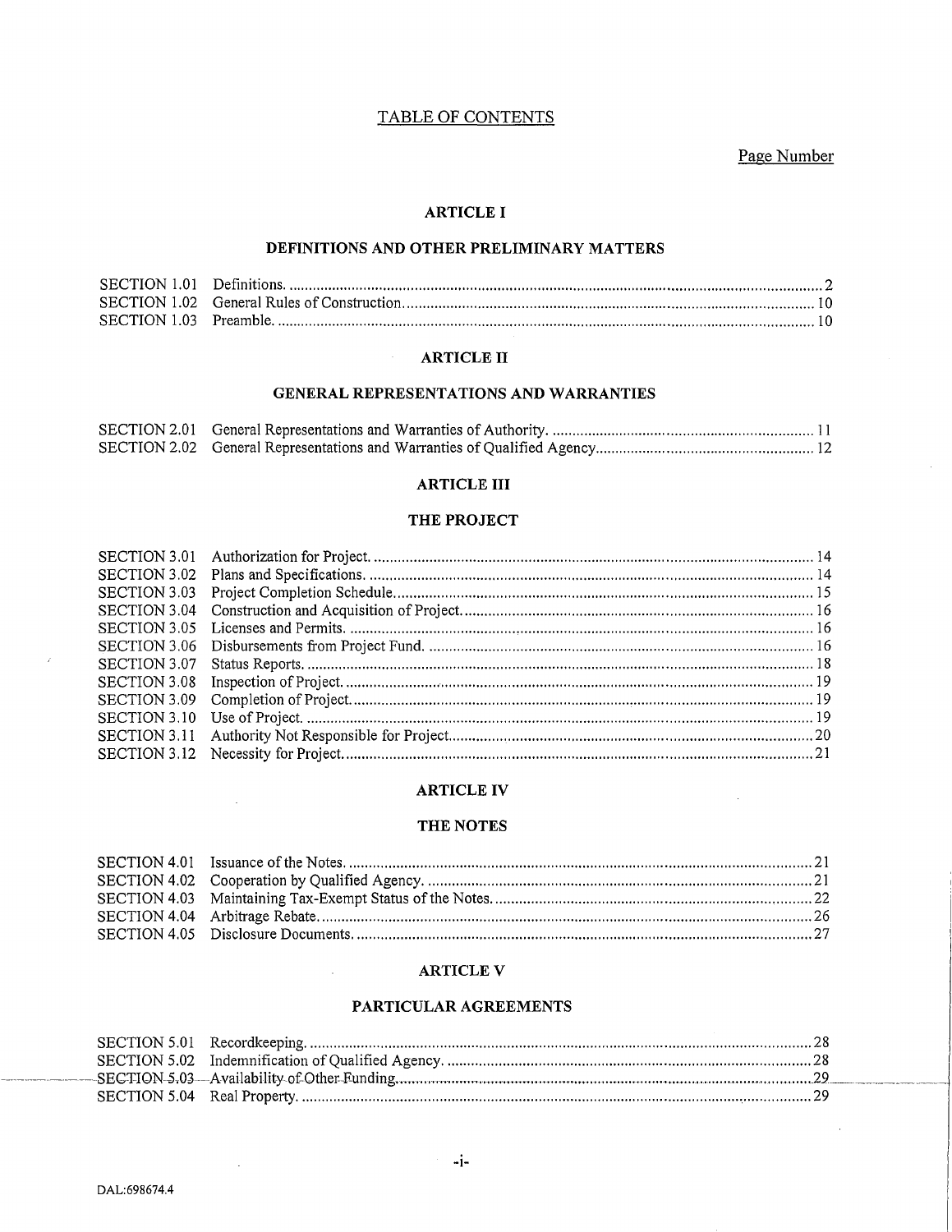# **ARTICLE VI**

### **MISCELLANEOUS PROVISIONS**

 $\bar{\mathcal{A}}$ 

| Description of the Project               |
|------------------------------------------|
| Project Completion Schedule              |
| Governmental Project Approvals           |
| Form of Disbursement Certificate         |
| Monthly Status Report Information        |
| Form of Project Completion Certificate   |
| Form of Project Substitution Certificate |
|                                          |

 $\hat{\boldsymbol{\beta}}$ 

 $\sim 10^7$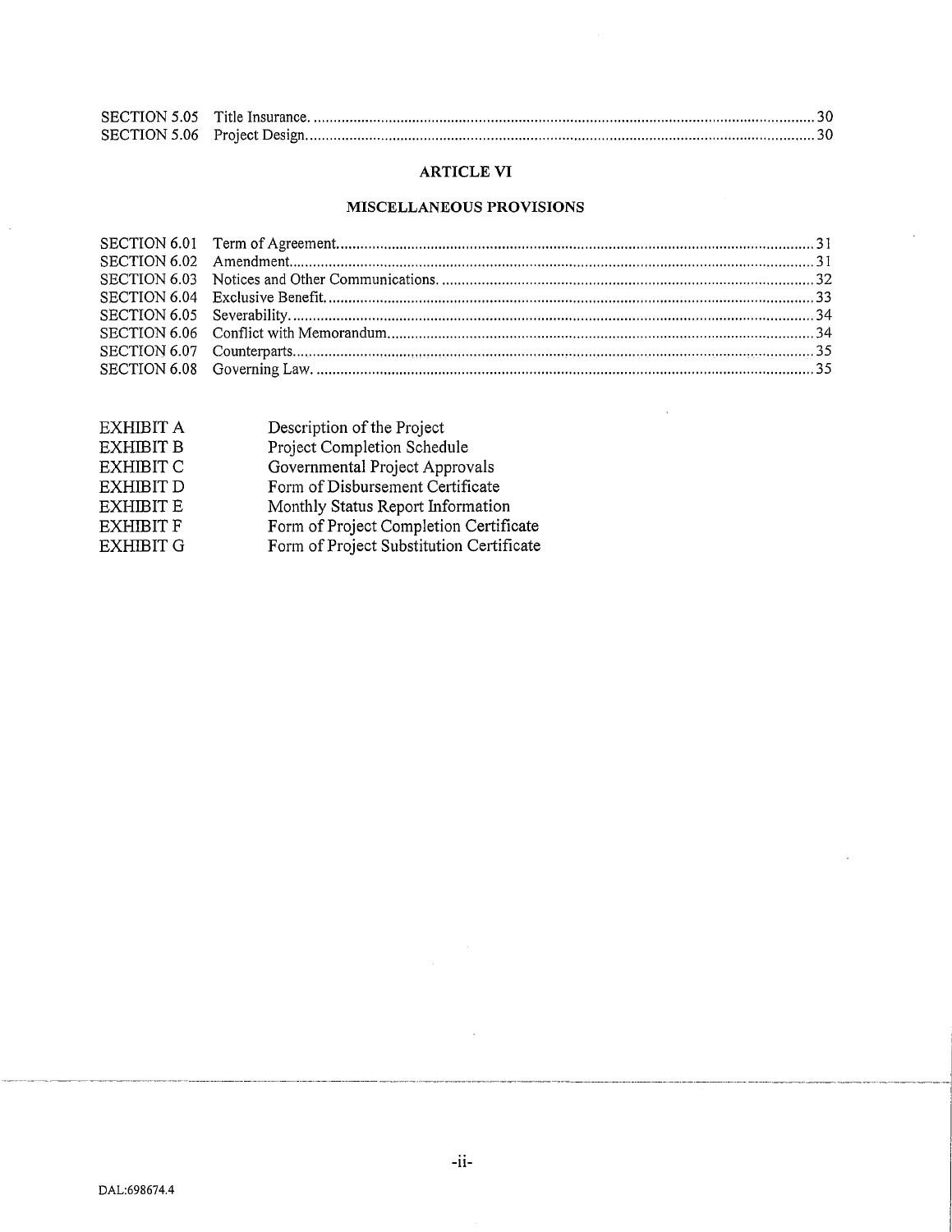### **FINANCING AGREEMENT**

FINANCING AGREEMENT, dated as of April 14, 2010, between the TEXAS PUBLIC FINANCE AUTHORITY (the "Authority") and the TEXAS DEPARTMENT OF STATE HEALTH SERVICES (the "Qualified Agency");

#### **WITNESSETH**:

WHEREAS, the Authority is authorized to provide financing of certain projects (hereinafter defined) for certain agencies of the State of Texas through the issuance of commercial paper notes pursuant to certain provisions of the Texas Constitution and other statutory and regulatory authorities including, but not limited to, Article III, Section 50-g of the Texas Constitution, Chapters 1232, and 1371 Texas Government Code, as amended, and Part X, Title 34, Texas Administrative Code (collectively, the "Authorizing Law");

WHEREAS, one or more projects of the Qualified Agency have been authorized in appropriations by the Legislature of the State; and

WHEREAS, the parties desire to provide for the financing by the Authority of certain projects for the Qualified Agency;

NOW, THEREFORE, in consideration of the premises, the parties hereto agree as follows:

#### **ARTICLE I**

#### **DEFINITIONS AND OTHER PRELIMINARY MATTERS**

SECTION 1.01 Definitions.

Except as otherwise provided in this Financing Agreement, the capitalized terms in this Financing Agreement shall have the meanings specified in this section unless the context requires otherwise.

*Agency Act* – Title 1, Subtitle I, Chapter 531, Texas Government Code and all other statutes under which the Qualified Agency acts.

*Appropriation Act* – SB1, Acts 81st Legislature, R.S. (2009), and any other act of the Legislature appropriating funds for the Project to the Qualified Agency.

*Authority* – the Texas Public Finance Authority or any successor thereto.

*Authority Regulations* – the regulations of the Authority in Part X, Title 34, Texas Administrative Code, as amended.

*Authorized Agency Representative* – the chief administrative officer of the Qualified Agency or any member of the staff of the Qualified Agency designated by the chief administrative officer or by the governing body of the Qualified Agency as an authorized representative.

*Authorizing Law* – means the "Authorizing Law" as defined in the preamble of this Financing Agreement.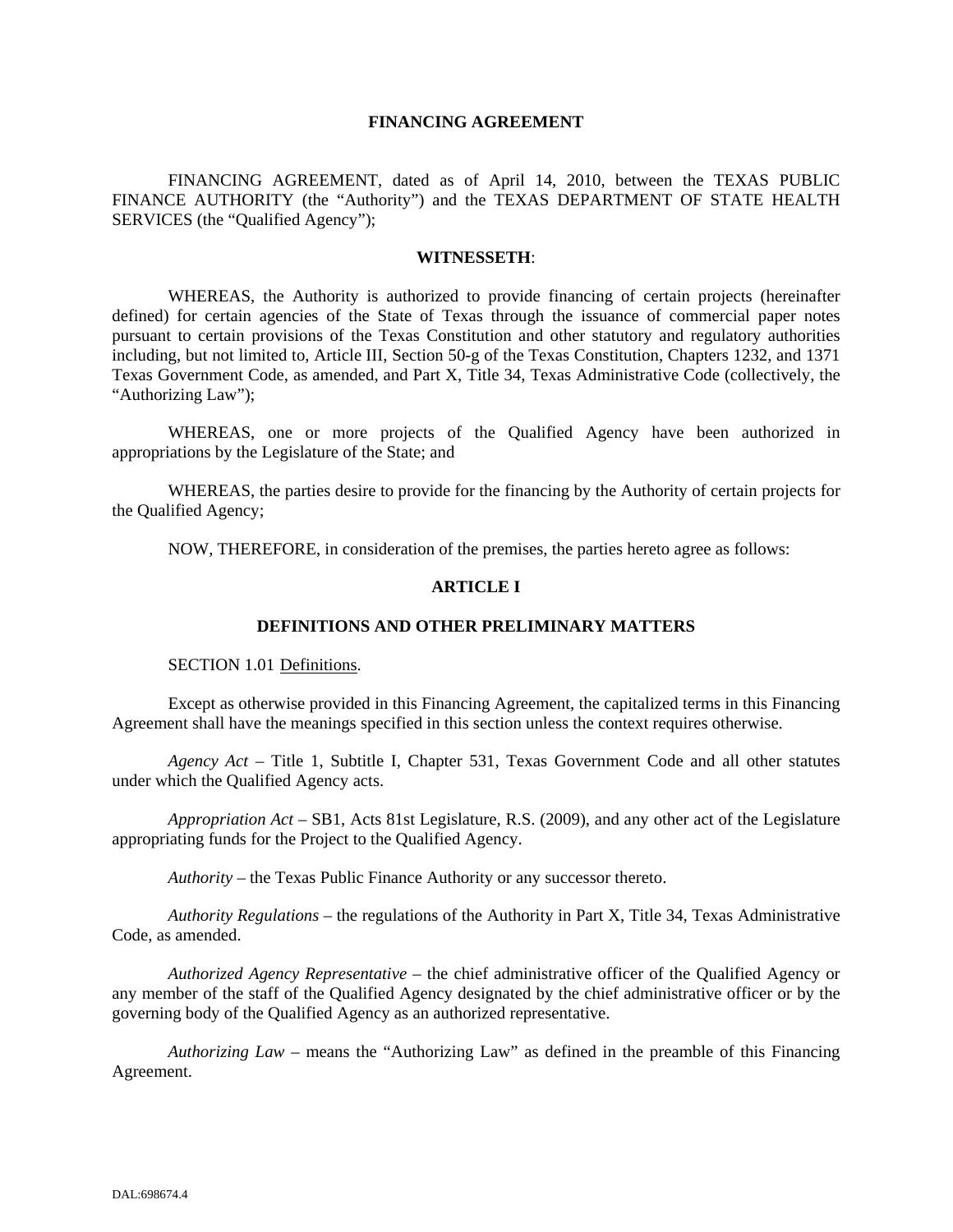*Available Construction Proceeds-* means Proceeds other than Proceeds used to refund the obligations refunded by the Notes (if any) and to pay issuance costs. For purposes of determining compliance with the spending requirements as of the end of each of the first three spending periods, available construction proceeds include the amount of future earnings that the Qualified Agency reasonably expected as of the issue date.

*Board-* the Board of Directors of the Authority.

*Bond Counsel –* any law firm experienced in matters relating to the issuance of tax-exempt obligations and engaged by the Board to render such services.

*Business Day-* any day on which the Comptroller and the Authority are open for business and on which financial institutions in the city where the principal corporate trust office of the Issuing and Paying Agent is located are not authorized by law or executive order to close.

*Closing-* with respect to each sale of Notes, the concurrent delivery of such Notes to, or upon the order of, the initial purchaser(s) in exchange for payment therefor.

*Closing Date* – the date of a Closing.

*Code-* the Internal Revenue Code of 1986, as amended, together with all published regulations promulgated thereunder and rulings issued with respect thereto by the United States Department of the Treasury or the Internal Revenue Service.

*Comptroller-* the Comptroller of Public Accounts of the State or any successor thereto, including the individual elected to serve as Comptroller of the State, the Deputy Comptroller, or such other official designated by law to serve or act in the capacity of the Comptroller.

*Construction Expenditures-* means capital expenditures that are allocable to the cost of real property or constructed personal property. Except as provided below, construction expenditures do not include expenditures for acquisitions of interests in land or other existing real property. Expenditures are not for the acquisition of an interest in existing real property other than land if the contract between the seller and the Qualified Agency requires the seller to build or install the property ·(e.g., a turnkey contract), but only to the extent that the property has not been built or installed at the time the parties enter into the contract. Constructed personal property means tangible personal property (or, if acquired pursuant to a single acquisition contract, properties) or specially developed computer software if: (i) A substantial portion of the property or properties is completed more than 6 months after the earlier of the date construction or rehabilitation commenced and the date the Qualified Agency entered into an acquisition contract; (ii) based on the reasonable expectations of the Qualified Agency, if any, or representations of the person constructing the property, with the exercise of due diligence, completion of construction or rehabilitation (and delivery to the Qualified Agency) could not have occurred within that 6-month period; and (iii) if the Qualified Agency itself builds or rehabilitates the property, not more than 75 percent of the capitalizable cost is attributable to property acquired by the Qualified Agency (e.g., components, raw materials, and other supplies). Specially developed computer software means any programs or routines used to cause a computer to perform a desired task or set of tasks, and the documentation required to describe and maintain those programs, provided that the software is specially developed and is functionally related and subordinate to real property or other constructed personal property.

 $\frac{Costs \ of \textit{Issumce}-the \text{``costs of \text{issumace''}}}{\text{as provided in the Authority} }$ Resolution, incurred in connection with the issuance of the Notes.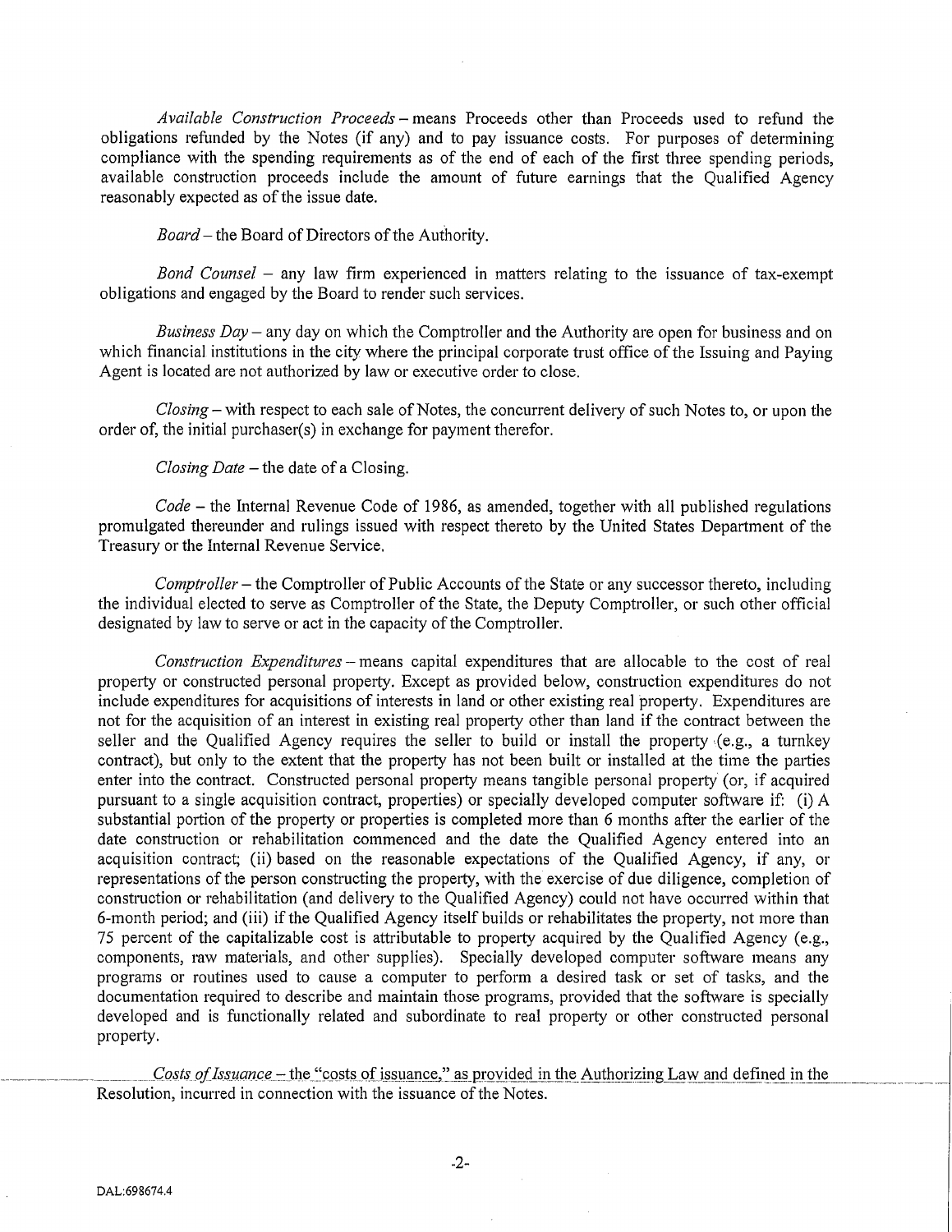*Disbursement Certificate* - a certificate of the Authorized Agency Representative for the disbursement of funds from the appropriate account of the Project Fund, in substantially the form of Exhibit D of this Financing Agreement.

*Disclosure Documents-* collectively, the Offering Memorandum and any amendments thereto.

-------------~----

*Event of Taxability* – any act or omission that could adversely affect the excludability of the interest on any Note from the gross income of the owner of the Note.

*Executive Director* - the Executive Director of the Authority, or any member of the staff of the Authority authorized by the Board to perform the duties of the Executive Director.

*Facility Contract-* any contract, entered into by the Qualified Agency after the effective date of this Financing Agreement, for the design, engineering, acquisition, construction, equipping, repair, or renovation of any facilities financed for the Qualified Agency in whole or part with proceeds of the Notes.

*Financing Agreement-* this Financing Agreement, and any amendments hereto.

*Gross Proceeds-* means any Proceeds and any Replacement Proceeds.

*Interest and Sinking Fund-* the fund by that name created pursuant to Section 4.01 of the Resolution for the purpose of paying Note Obligations.

*Investment Proceeds* – means any amounts actually or constructively received from investing Proceeds.

*Legislative Budget Board-* the joint committee of the Legislature that develops recommendations for legislative appropriations for the state agencies.

*Legislature-* the Legislature of the State.

*Memorandum* -the Memorandum of Understanding, dated as of May 7, 2008, between the Authority and the Qualified Agency, and any amendments thereto.

*Notes* - any obligations issued by the Authority from time to time to finance or refinance the Project.

*Offering Memorandum* – the final official disclosure document authorized by the Authority to be used in connection with the sale of the Notes.

*Plans and Specifications-* the plans and specifications for the Project Component(s), as amended or supplemented.

*Proceeds* - means any Sale Proceeds, Investment Proceeds, and Transferred Proceeds of the Notes which are attributable to financing the Project.

*Project-* collectively, the Project Components.

*Project Completion Amount-* the aggregate amount of the cost of all of the Project Components, as set forth in Exhibit A to this Financing Agreement.  $\frac{1}{2}$  and  $\frac{1}{2}$  are set forth in Exhibit A to this Financing Agreement.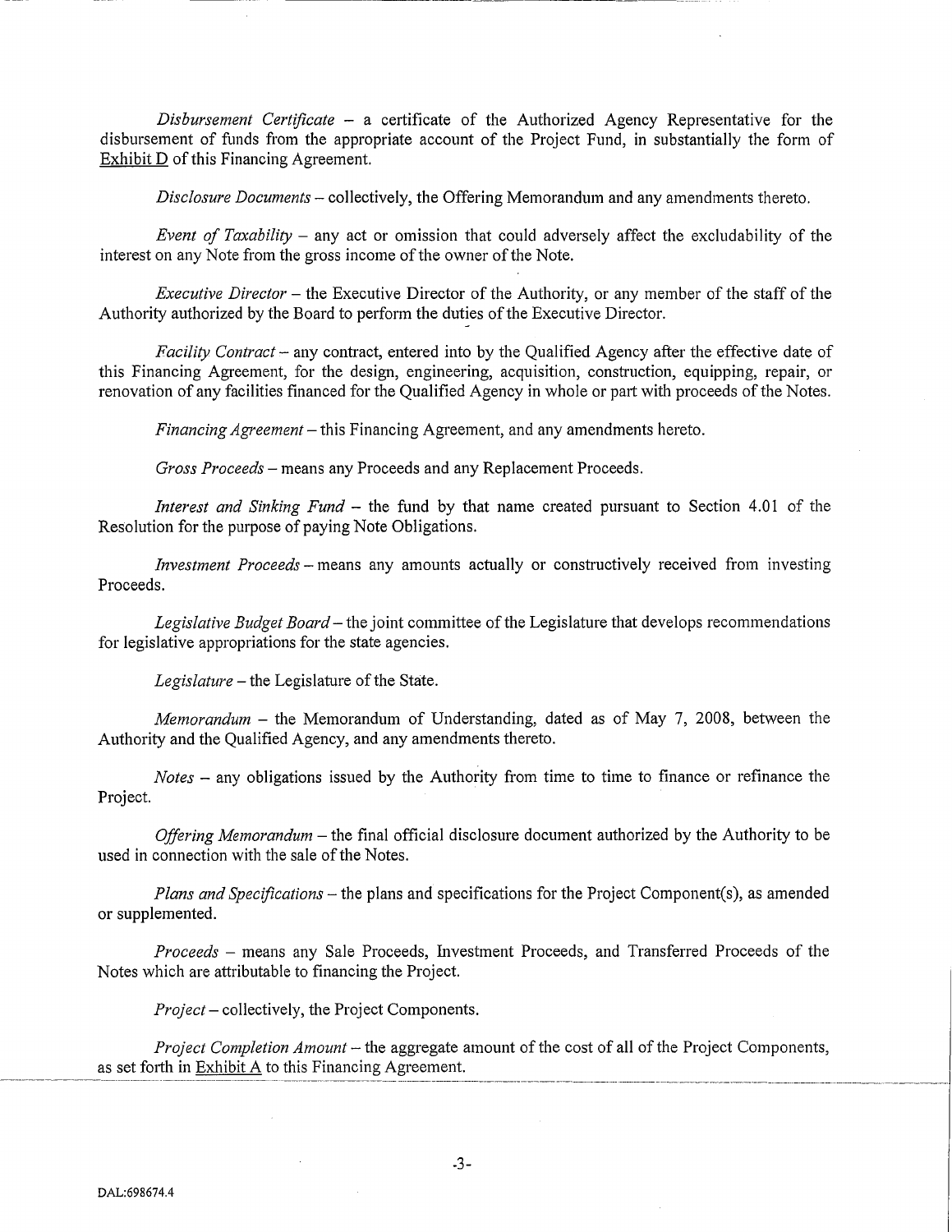*Project Completion Certificate* - a certificate of an Authorized Agency Representative delivered on behalf of the Qualified Agency, pursuant to this Financing Agreement, to the effect that the Project has been completed (or that no further proceeds of the Notes are required for the payment of Project Costs), in substantially the form set forth in  $Exhibit F$  to this Financing Agreement.

*Project Completion Date* – the date that the Project is completed, as certified in the Project Completion Certificate.

*Project Completion Schedule-* the schedule projecting the rate of expenditure of proceeds of the Notes for the payment of Project Costs which is set forth in Exhibit B to this Financing Agreement.

*Project Component* – each respective item (or part of an item) in the Appropriation Act that has been approved to be financed with proceeds of the Notes, as described in Exhibit A to this Financing Agreement.

*Project Costs* - any costs associated with the Project that are authorized under the Authorizing Law to be paid with proceeds of the Notes.

*Project Financing Documents-* collectively, all documents furnished by the Qualified Agency to the Authority in connection with the financing of the Project and issuance of the Notes, including (without limitation) the Memorandum, the Request for Financing, this Financing Agreement, each Disbursement Cetiificate, any Project Substitution Certificate, and the Project Completion Certificate.

*Project Fund-* the fund by that name and any other project fund created pursuant to Section 4.01 of the Resolution.

*Project Substitution Certificate* - a certificate of an Authorized Agency Representative to the effect that a Project Component is to be substituted for, in substantially the form set forth as an exhibit to this Financing Agreement.

*Qualified Agency* – the "Qualified Agency" as defined in the preamble of this Financing Agreement or any successor thereto.

*Regulations* - means the temporary or final Income Tax Regulations applicable to the Notes pursuant to sections 141 through 150 of the Code. Any reference to a section of the Regulations shall also refer to any successor provision to such section hereafter promulgated by the Internal Revenue Service pursuant to sections 141 through 150 of the Code and applicable to the Notes.

*Replacement Proceeds* – has the meaning set forth in Section 1.148-1(c) of the Regulations and generally includes amounts that have a sufficiently direct nexus to the Notes or to the governmental purpose of the Notes to conclude that the amounts would have been used for that govemmental purpose if the proceeds of the Notes were not used or to be used for that governmental purpose. For this purpose, the mere availability or preliminary earmarking of amounts for a governmental purpose does not in itself establish a sufficient nexus to cause those amounts to be replacement proceeds. Replacement proceeds include, but are not limited to, sinking funds and pledged funds.

*Request for Financing-* the letter or other communication from the Qualified Agency to the Authority requesting financing for the Project, and any supplements thereto.

 $Resolution$  – the resolution of the Authority adopted on March 6, 2008 pursuant to which the Notes are authorized to be issued, and any amendments and supplements thereto.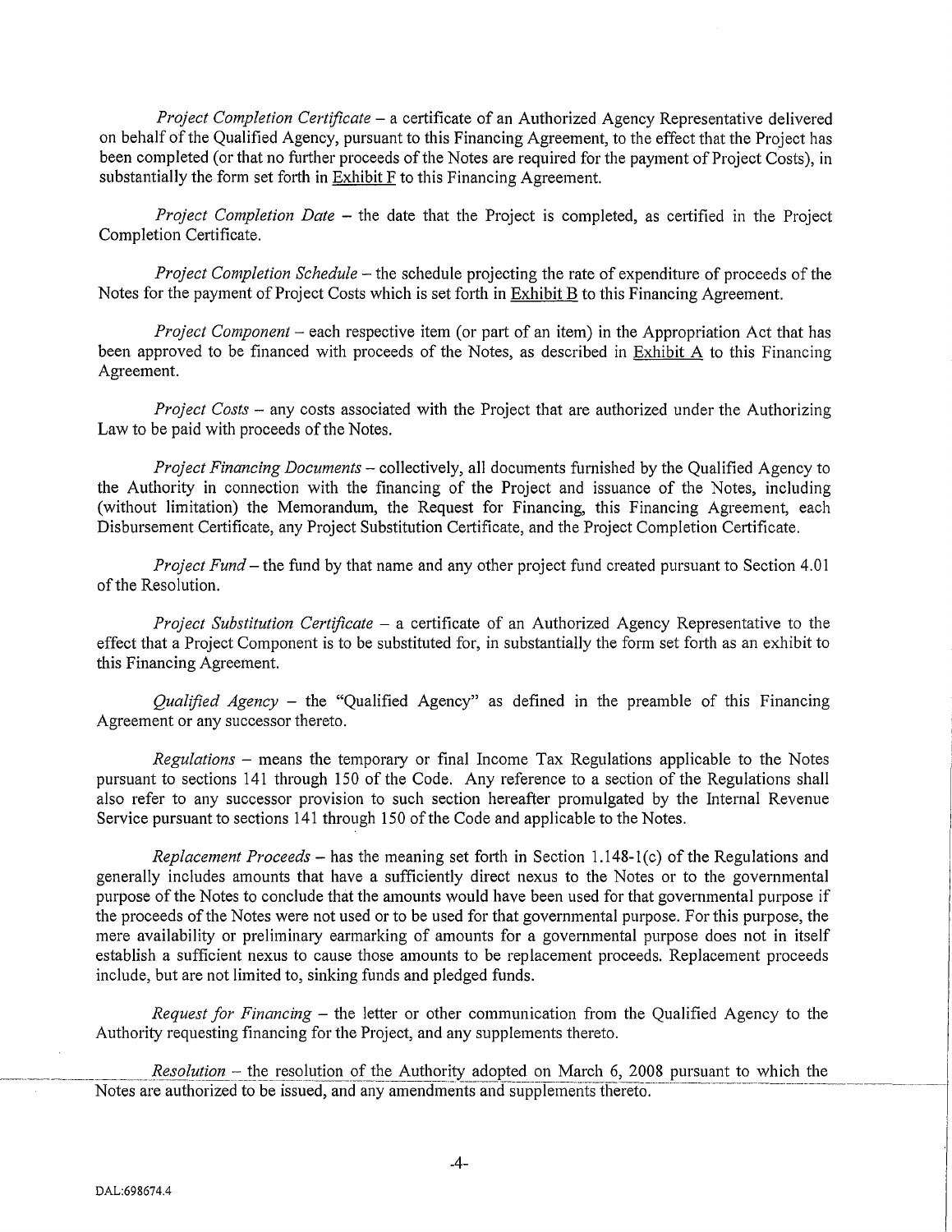*Sale Proceeds* - means any amounts actually or constructively received from the sale (or other disposition) of any Note, including amounts used to pay underwriters' discount or compensation and accrued interest other than pre-issuance accrued interest.

*State-* the State of Texas.

*Transferred Proceeds* - means transferred proceeds as defined in Section 1.148-9 of the Regulations which includes Proceeds of any Notes used to refund Notes outstanding prior to the Closing Date.

### SECTION 1.02 General Rules of Construction.

(a) A capitalized term used in this Financing Agreement that is not defined herein and that is defined in the Resolution shall have the meaning assigned to it in the Resolution.

(b) Whenever in this Financing Agreement the context requires:

(1) a reference to the singular number includes the plural and vice versa; and

(2) a word denoting gender includes the masculine, feminine, and neuter.

(c) The table of contents and the titles given to any article or section of this Financing Agreement are for convenience only and are not intended to modify the article or section.

#### SECTION 1.03 Preamble.

The statements and findings in the preamble of this Financing Agreement are hereby adopted and made a part of the Financing Agreement.

#### **ARTICLE II**

### **GENERAL REPRESENTATIONS AND WARRANTIES**

#### SECTION 2.01 General Representations and Warranties of Authority.

The Authority represents and warrants as follows:

(1) the Authority is a validly existing agency of the State authorized to operate under the Texas Public Finance Authority Act, Chapter 1232, Texas Government Code, as amended;

(2) the Authority has full power and authority to execute and deliver this Financing Agreement, perform its obligations thereunder, and carry out the transactions contemplated hereby;

(3) the Authority has duly authorized the execution and delivery of this Financing Agreement and the performance of its obligations thereunder;

 $(4)$  the execution and delivery of this Financing Agreement, the consummation of the transactions contemplated hereby, the performance of its obligations hereunder, and the compliance with the terms hereof-by the Authority will not conflict with, or constitute-a-defaultunder, any law (including administrative rule), judgment, decree, order, permit, license,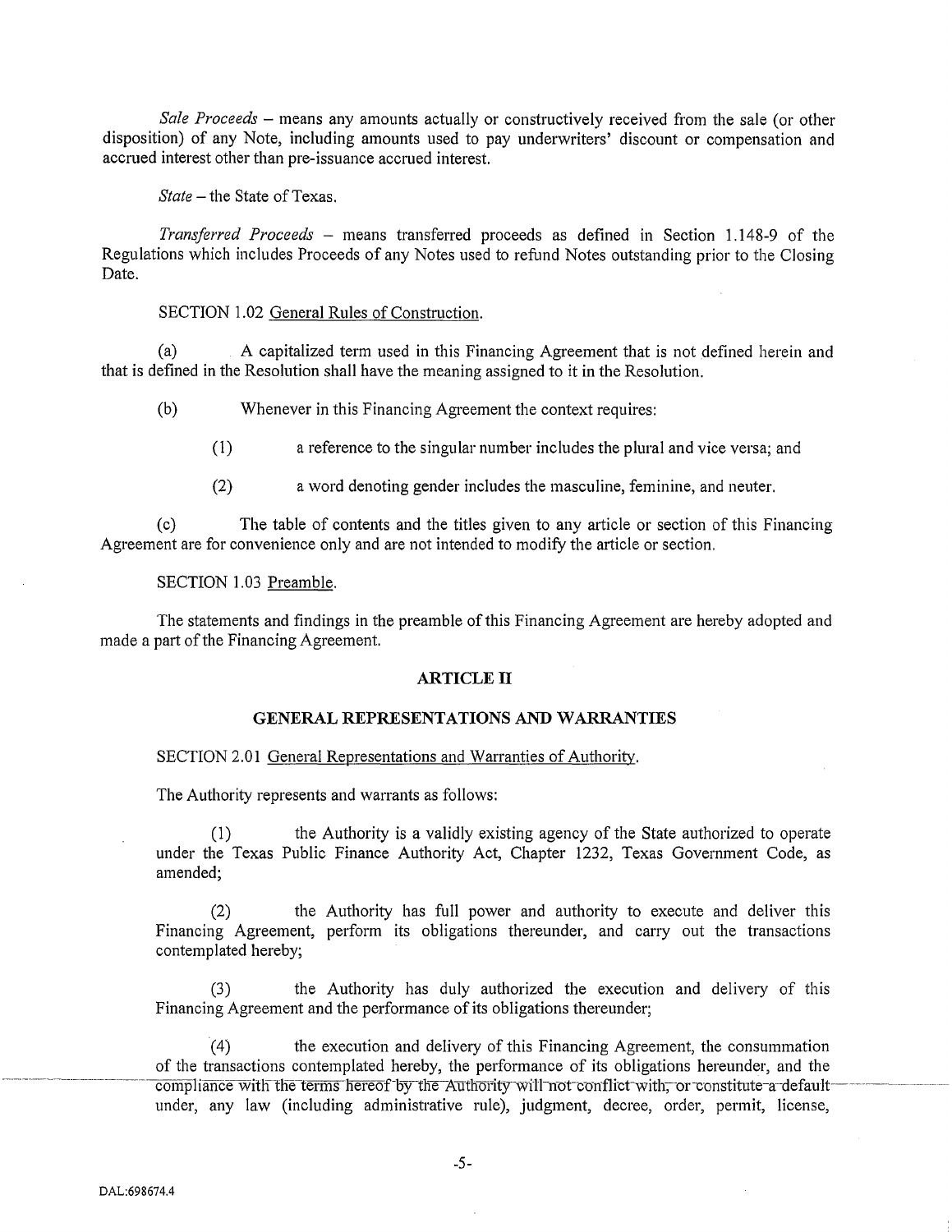agreement, mortgage, lease, or other instrument to which the Authority is subject or by which it is bound;

(5) the Authority has full power and authority to issue the Notes, to cause funds to be made available to finance the Project in accordance with the Resolution and this Financing Agreement and to perform its obligations under the Resolution;

the Resolution has been duly adopted by the Authority, is in full force and effect, and constitutes the legal, valid, and binding act of the Authority;

(7) this Financing Agreement, when duly executed and delivered by the Authority, will constitute a legal, valid, and binding obligation of the Authority; and

(8) the Authority has not revoked its authorization of the Qualified Agency to declare official intent on behalf of the Authority for purposes of the Code.

#### SECTION 2.02 General Representations and Warranties of Qualified Agency.

The Qualified Agency represents and warrants, as follows:

(1) the Qualified Agency is a validly existing agency of the State authorized to operate under the Agency Act;

(2) the Qualified Agency has full power and authority to execute and deliver the Project Financing Documents, perform its obligations thereunder, and carry out the transactions contemplated thereby;

(3) the Qualified Agency has duly authorized the execution and delivery of the Project Financing Documents and the performance of its obligations thereunder;

(4) the execution and delivery of the Project Financing Documents, the consummation of the transactions contemplated thereby, the performance of its obligations thereunder, and the compliance with the terms thereof by the Qualified Agency will not conflict with, or constitute a default under, any law (including administrative rule), judgment, decree, order, permit, license, agreement, mortgage, lease, or other instrument to which the Qualified Agency is subject or by which the Qualified Agency or any of its property are bound;

(5) the Qualified Agency is not in violation of any law, which violation could adversely affect the consummation of the transactions contemplated by the Project Financing Documents; and

(6) the Project Financing Documents, when duly executed and delivered by the Qualified Agency, as appropriate, will constitute legal, valid, and binding obligations of the Qualified Agency.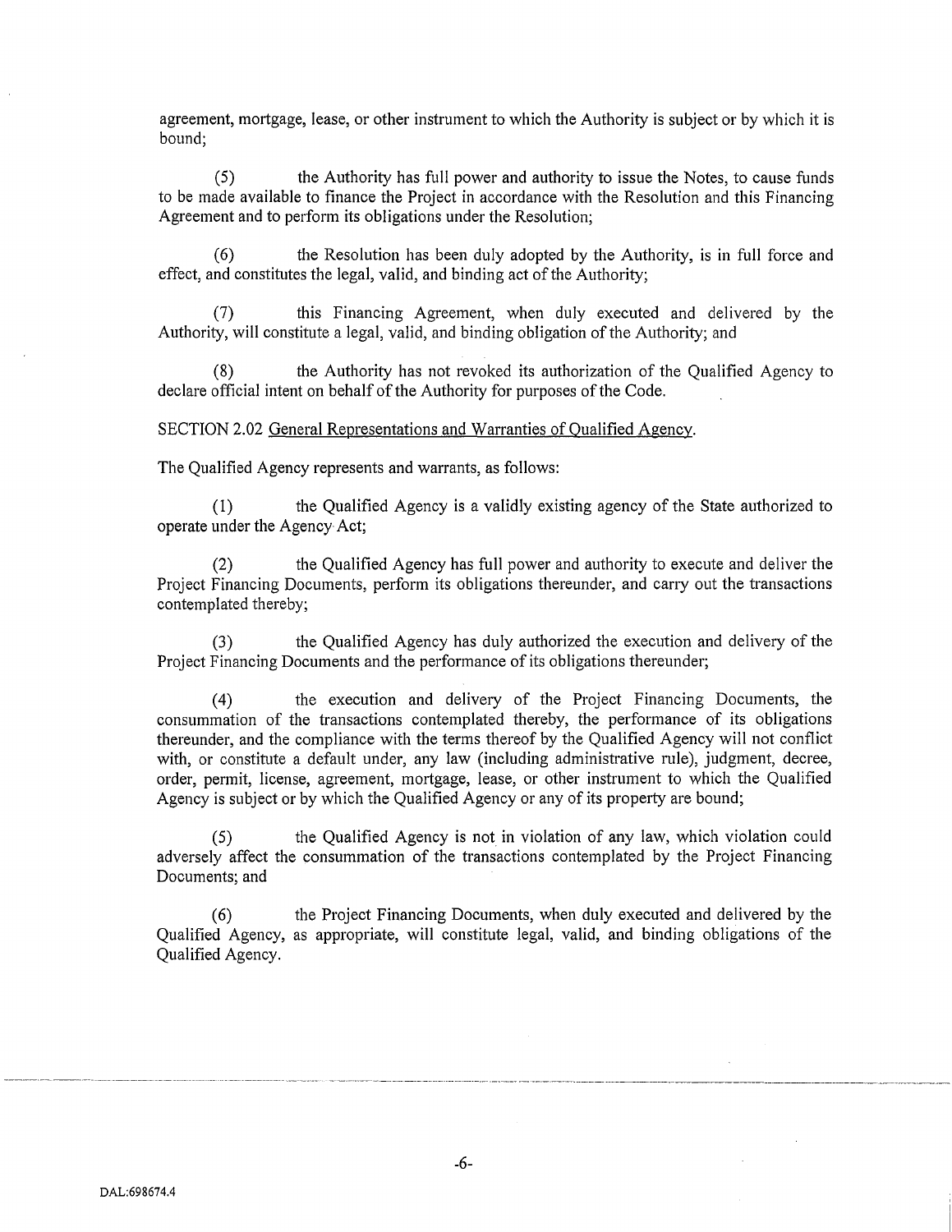### **ARTICLE III**

#### **THE PROJECT**

#### SECTION 3.01 Authorization for Project.

(a) The Qualified Agency represents that the Project has been authorized by the Appropriation Act or other statute and that all of the Project Costs to be paid with proceeds of the Notes will be incurred for the acquisition, construction, equipping, major repair, or renovation of facilities and will otherwise be lawful expenditures of the Qualified Agency.

(b) The Qualified Agency represents that the description of each Project Component set forth in Exhibit  $\overline{A}$  to this Financing Agreement is accurate.

The Qualified Agency represents that it has submitted specific plans for the Project to the Legislative Budget Board and, if required by the Appropriation Act, such plans have been approved by the Legislative Budget Board.

#### SECTION 3.02 Plans and Specifications.

(a) The Qualified Agency shall cause the Plans and Specifications to be prepared and shall maintain the Plans and Specifications with its official records.

(b) The Authority and its authorized agents may inspect the Plans and Specifications at reasonable times.

#### SECTION 3.03 Project Completion Schedule.

(a) As of the Closing Date, the Qualified Agency reasonably expects that the Project Completion Amount wiii be expended within the time periods set forth in Exhibit B hereto. The Qualified Agency represents that it is not aware of any fact or circumstance that could cause the entire Project Completion Amount not to be expended as set forth in the Project Completion Schedule, as amended from time to time.

(b) Upon becoming aware of any circumstances that will result in a deviation from Exhibit B hereto of \$2,728,800 or more, the Qualified Agency shall notify the Executive Director of the amount and nature of such deviation.

(c) Upon becoming aware of any circumstances that wiii result in the expenditure for Project Costs in any "Expenditure Period" (as set forth in Exhibit B hereto) of an aggregate amount that is less than the amount set forth in Exhibit B hereto for such Expenditure Period, the Qualified Agency shall notify the Executive Director of (1) such aggregate expenditure amount, and (2) the reason(s) that such expenditure amount will be less than the amount set forth in Exhibit B hereto.

#### SECTION 3.04 Construction and Acquisition of Project.

(a) The Qualified Agency shall cause the acquisition, construction, equipping, repair, and/or renovation of the Project to be completed with due diligence substantially in accordance with the Plans and Specifications and in a good and workman-like manner.

-·---~--------------~------------·------·---------.---- .. ------------- ------- -- ----------- - --------------------------------------------------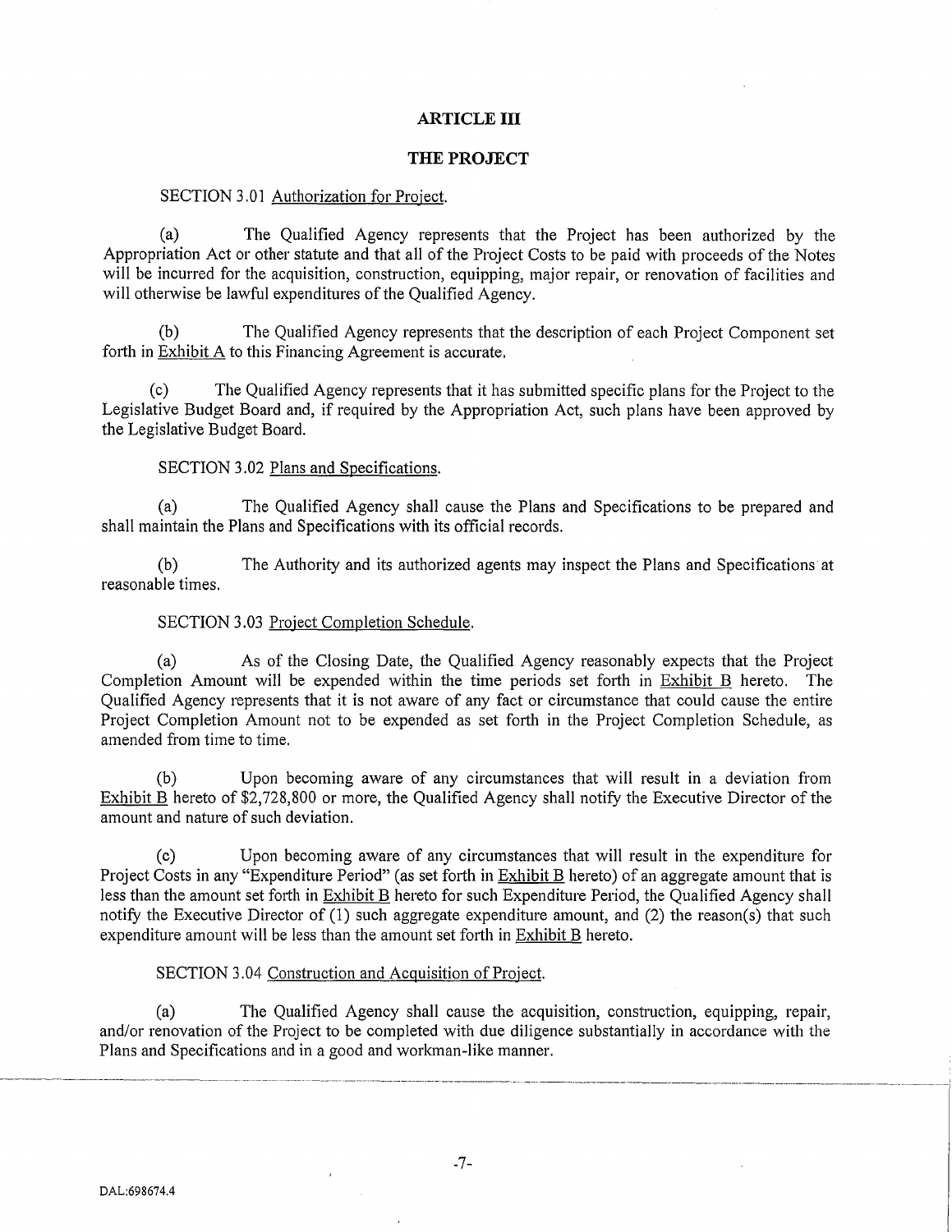(b) The Qualified Agency represents that at least 95 percent of the Project Completion Amount will be expended to pay Project Costs constituting expenditures for the acquisition, construction, reconstruction, or rehabilitation of the Project.

~~~~~~~~~--~--------

(c) The Qualified Agency may shift its use of proceeds among Project Components to the extent permitted by law so long as such shift of use does not constitute an Event of Taxability. The Authority may require the Qualified Agency to obtain an opinion of Bond Counsel regarding taxability.

### SECTION 3.05 Licenses and Permits.

The Qualified Agency represents that it has obtained all necessary licenses, permits, and other governmental approvals necessary to complete the Project, except for those (if any) described in Exhibit C to this Financing Agreement.

## SECTION 3.06 Disbursements from Project Fund.

(a) The Qualified Agency may cause disbursements to be made from the Project Fund in accordance with contracts for the Project and with this Financing Agreement and the Resolution.

(b) The Qualified Agency acknowledges that the Project Fund may be applied m accordance with the Resolution for purposes other than the payment of Project Costs.

The Qualified Agency acknowledges and agrees that interest earned in funds contained in the Project Fund may be used to pay interest payments, if any, on the Notes.

(d) To obtain a disbursement of funds from the Project Fund for the payment of Project Costs, the Qualified Agency shall submit to the Authority, not later than the Business Day immediately preceding the disbursement date, a properly completed Disbursement Certificate. Subject to Subsection (e) of this Section 3 .06, upon determining that the submitted Disbursement Certificate has been properly completed, the Executive Director shall cause the Comptroller to transfer funds in the Project Fund to the appropriate fund(s) of the Qualified Agency in the amount(s) set forth in the Disbursement Certificate. The Qualified Agency shall apply the funds so transferred to the payment of Project Costs.

(e) Disbursements from the Project Fund for the payment of Project Costs shall not exceed, in the aggregate, the Project Completion Amount without the prior approval of the Executive Director (which approval shall be based on availability of funds and legal authorization).

(f) Before a disbursement from the Project Fund may be made with respect to any Project Component in excess of the estimated cost of such component shown on Exhibit A of this Financing Agreement, the Qualified Agency shall give notice to the Executive Director identifying such Project Component and stating the amount of such excess.

(g) In the event that the Authority determines that the Qualified Agency has breached any material representation, warranty, or agreement in this Financing Agreement, the Authority, in its discretion, may suspend further disbursement of funds from the Project Fund if it is advised in writing by the Texas Attorney General that (1) such suspension is lawful, and (2) such breach constitutes a breach of this Financing Agreement and such suspension may commence not sooner than the 30th day after the date of delivery to an Authorized Agency Representative of notice of such suspension, and may continue until such breach is cured or is waived by the Executive Director. If such breach is not cured or waived within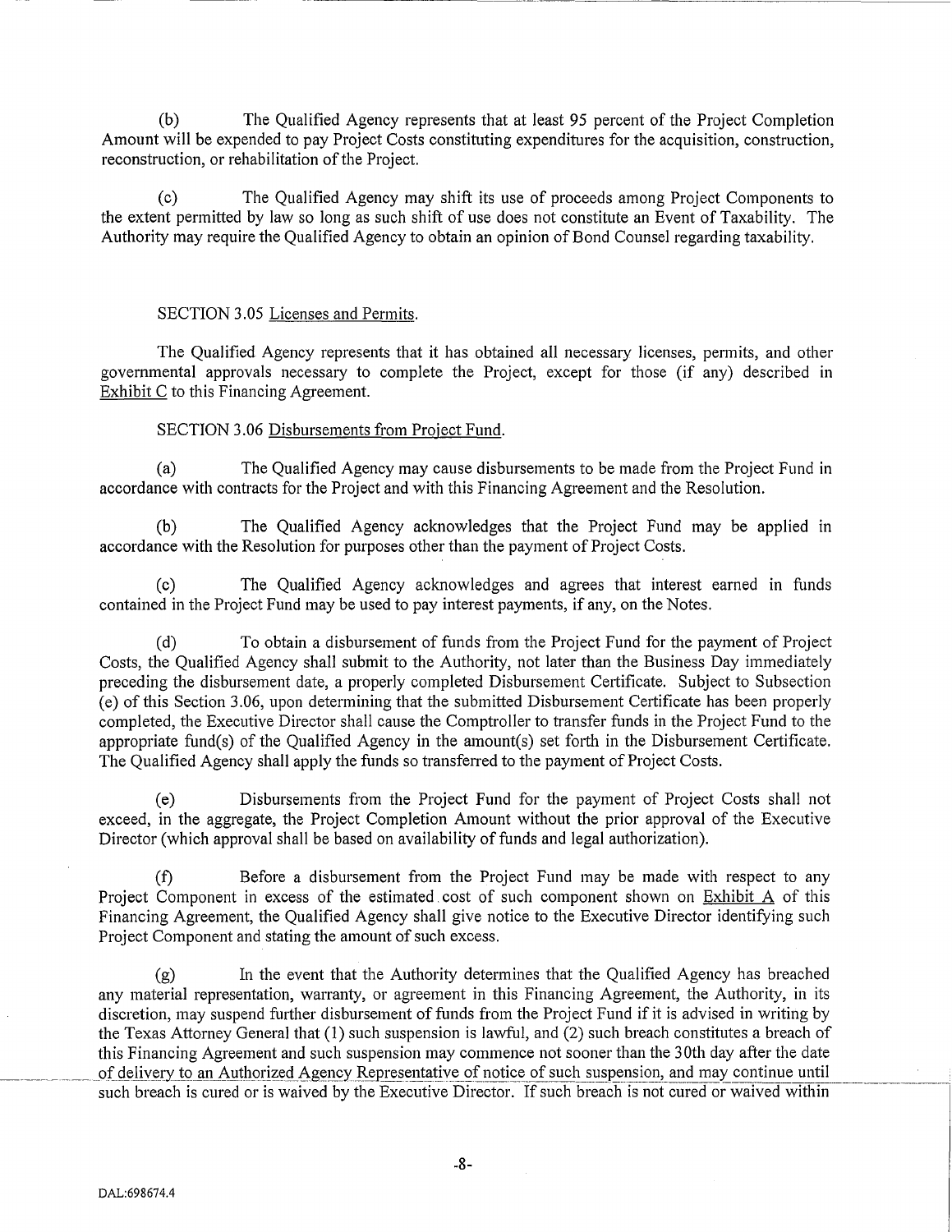90 days after the date such suspension commenced, the Authority may apply any remaining funds in the Project Fund allocated to the payment of Project Costs in the manner permitted by the Resolution and law.

(h) To the extent required by law, the Qualified Agency has submitted a master plan for construction of its facilities and shall periodically revise the master plan in accordance with such law.

#### SECTION 3.07 Status Reports.

Not later than the 15th day of each month, through the month following the month in which the Project Completion Date occurs, the Qualified Agency shall prepare and deliver to the Executive Director a status report, containing the information set forth in Exhibit E to this Financing Agreement, covering the preceding calendar month. At other times (whether before or after the Project Completion Date), the Qualified Agency shall provide the Executive Director, upon request, with any information available to the Qualified Agency regarding the expenditure of funds disbursed to the Qualified Agency from the Project Fund or the condition or use of the Project.

### SECTION 3.08 Inspection of Project.

The Authority and its authorized agents, at reasonable times before and after completion of the Project, may enter on and inspect the Project and examine any records of the Qualified Agency relating to the Project.

### SECTION 3.09 Completion of Project.

Upon the completion of the Project (or when no further proceeds of the Notes are to be expended for Project Costs), the Qualified Agency shall deliver to the Executive Director a properly completed Project Completion Certificate.

#### SECTION 3.10 Use of Project.

(a) The Qualified Agency may use the Project for any lawful purpose so long as such use does not constitute an Event of Taxability.

(b) The Qualified Agency shall not lease any part of the Project to, or permit any part of the Project to be operated, managed, or otherwise used by, an entity other than an agency or political subdivision of the State without the prior approval of the Executive Director. The Authority shall direct the Executive Director to approve any proposed arrangement for use of the Project (or a part thereof) by a nongovernmental entity upon obtaining an opinion of Bond Counsel to the effect that such arrangement will not constitute an Event of Taxability. Any agreement or understanding that allows any other agency or political subdivision of the State to use all or any portion of the Project shall limit such use in a manner sufficient to prevent an Event of Taxability.

#### SECTION 3.11 Authority Not Responsible for Project.

(a) The Authority has no responsibility for the acquisition, construction, equipping, repair, or renovation of the Project or for the operation or maintenance of the Project.

(b) If the amounts in Project Fund are insufficient for the payment of all of the Project Costs, the Authority is not responsible for the payment of any Project Costs that cannot be paid from the Project Fund.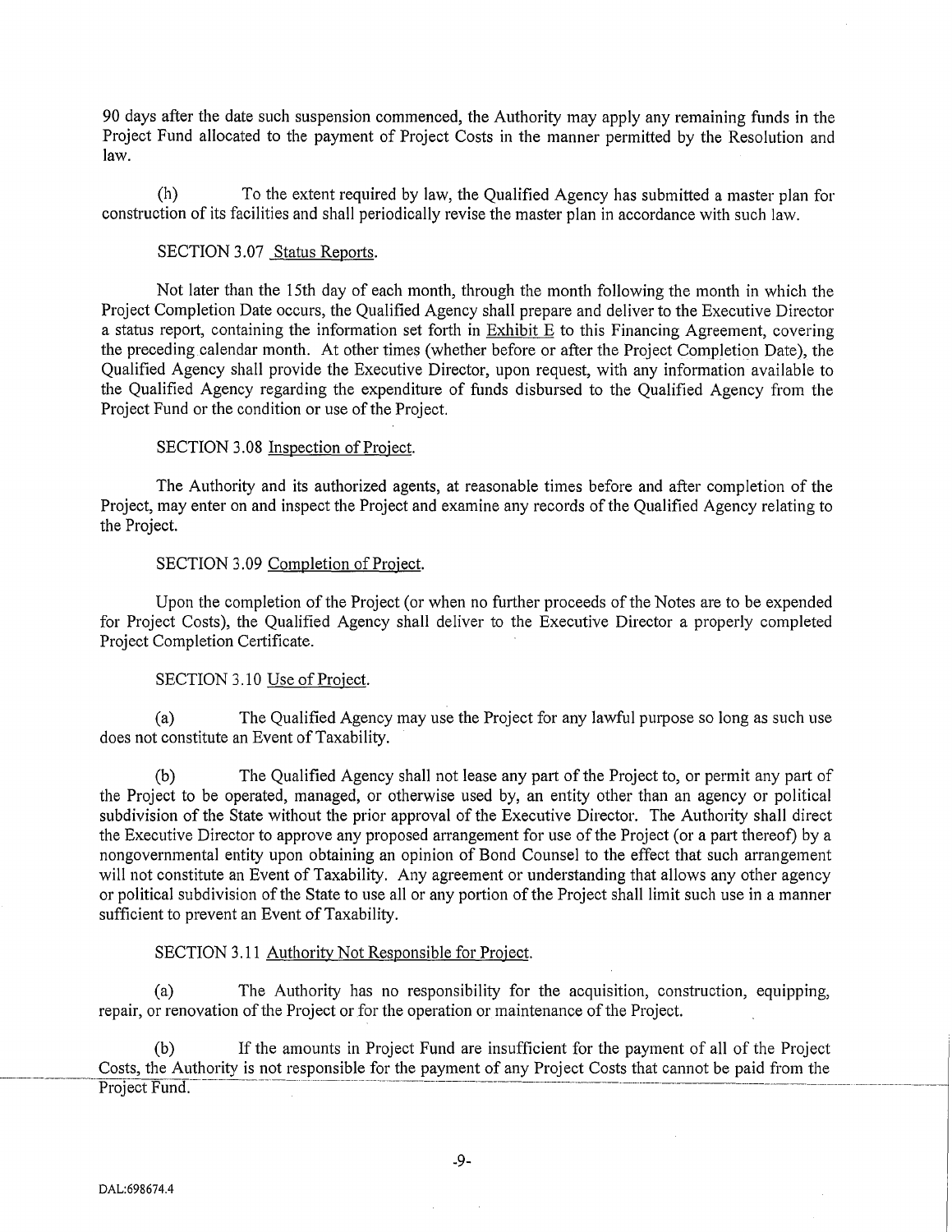### SECTION 3.12 Necessity for Project.

The Qualified Agency represents to the Authority that, as of the Closing Date:

(a) the provision of the Project in accordance with the Project Completion Schedule is necessary in order for the Qualified Agency to effectively carry out its lawful duties and functions; and

(b) the Qualified Agency expects that it will use the Project for the purposes for which it is designed for the entire useful economic life of the Project.

#### **ARTICLE** IV

#### **THE NOTES**

#### SECTION 4.01 Issuance of the Notes.

The Authority shall use its best efforts to issue and sell the Notes from time to time in an amount that is sufficient for the Project Completion Amount to be made available in the Project Fund for the payment of the Project Costs.

### SECTION 4.02 Cooperation by Qualified Agency.

The Qualified Agency shall take the action(s), enter into the agreement(s), provide the cetiification(s) contemplated by this Financing Agreement, and otherwise cooperate with the Authority and its agents, to effect the lawful issuance and administration of the Notes under this Financing Agreement.

### SECTION 4.03 Maintaining Tax-Exempt Status of the Notes.

The Qualified Agency will not take, or omit to take, any action that will adversely affect the exclusion from gross income for federal income tax purposes of interest paid on any Note, and, in the event of such action or omission, it will use all reasonable efforts to cure the effect of such action or omission. With the intent not to limit the generality of the foregoing, the Qualified Agency covenants and agrees that it will comply with the covenants set forth, unless it has received a written opinion of Bond Counsel to the effect that failure to comply with such covenant will not adversely affect the excludability of interest on any Note from the gross income for federal income tax purposes.

(a) No Private Payments. No portion of the payment of the debt service on the Notes will be directly or indirectly derived from payments (whether or not to the Qualified Agency or any related party) in respect of property, or borrowed money, used or to be used for a private business use. Furthermore, no portion of the payment of the debt service on the Notes will be directly or indirectly secured by any interest in property used or to be used for a private business use or payments in respect of propetiy used or to be used for a private business use. The Qualified Agency will not impose or accept, directly or indirectly, any charge or other payment with respect to any Proceeds used in any trade or business of a nongovernmental person. For purposes of determining use of Proceeds, the Qualified Agency will apply the rules set forth in Section  $4.03(b)$  below.

(b) No Private Use. The Qualified Agency will not use or permit any of the Proceeds of the Notes to be used, directly or indirectly, in any trade or business of a nongovernmental person.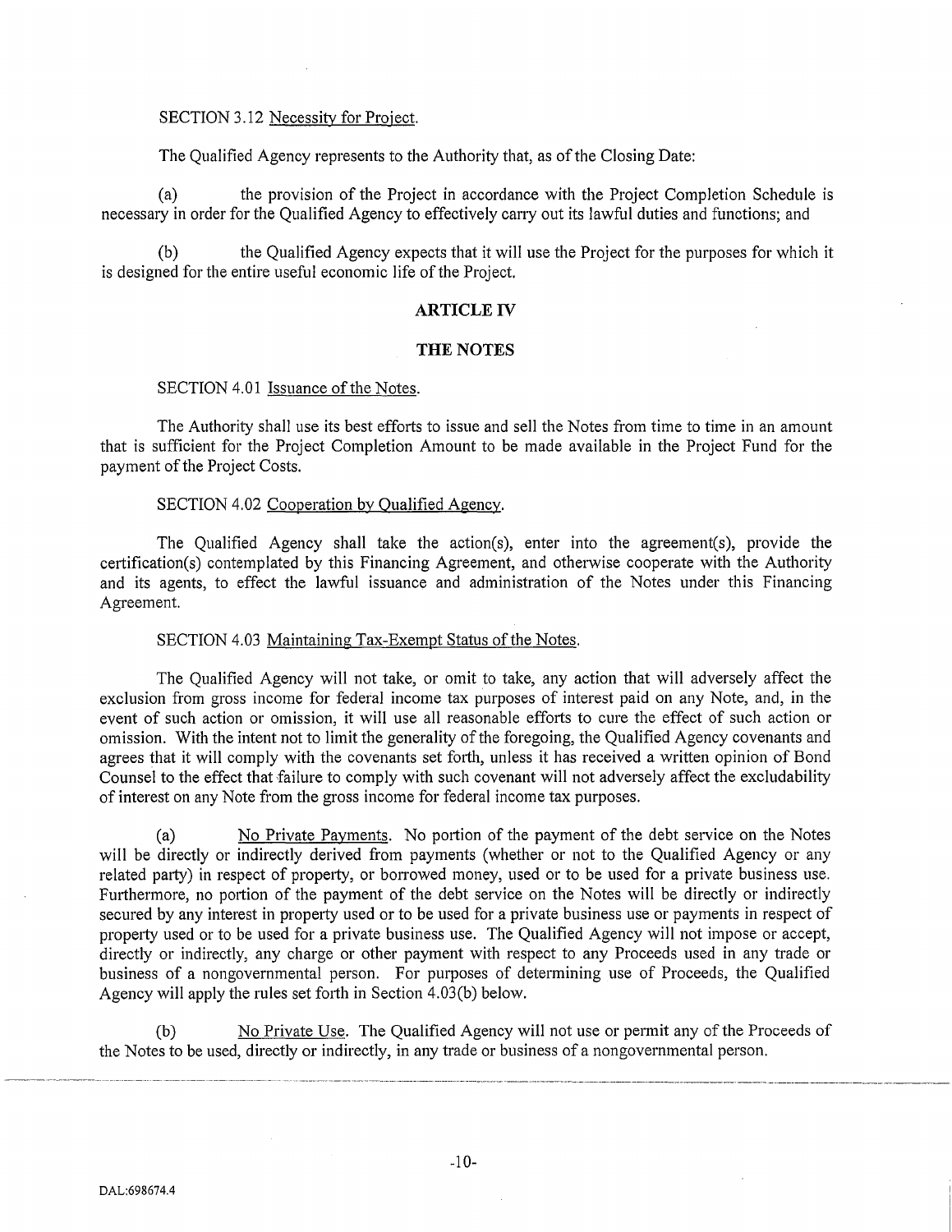(i) For purposes of determining use, the Qualified Agency will apply rules set forth in applicable Regulations and Revenue Procedures promulgated by the Internal Revenue Service, including, among others, the following rules: (A) Any activity carried on by a person other than a natural person or a state or local governmental unit will be treated as a trade or business of a nongovernmental person; (B) the use of all or any portion of the Project is treated as the direct use of proceeds; (C) a nongovernmental person will be treated as a private business user of Proceeds of the Notes as a result of ownership, actual or beneficial use of the proceeds pursuant to a lease, or a management or incentive payment contract, or certain other arrangements such as a take-orpay or other output-type contract; and (D) use in a trade or business exists if a nongovernmental person has any special legal entitlement to use directly or indirectly all or any portion of the Project.

(ii) In the case of any portion of the Project that is not available for use by the general public, the Qualified Agency will not permit any special economic benefit to be provided to any nongovernmental person. In determining whether there is a special economic benefit the following factors will be taken into account:  $(A)$  whether the portion of the Project in question is functionally related or physically proximate to property used in the trade or business of a nongovernmental person; (B) whether only a small number of nongovernmental persons receive the special economic benefit; and  $(C)$  whether the cost of the portion of the Project in question is treated as depreciable for federal income tax purposes by any nongovernmental person.

(iii) For purposes of this section, a management contract is a management, service, or incentive payment contract between a governmental person and a service provider under which the service provider provides services involving all, a portion of, or any function of, the Project. The following arrangements generally are not treated as management contracts that give rise to private business use: (A) Contracts for services that are solely incidental to the primary governmental function or functions of portion of the Project in question (for example, contracts for janitorial, office equipment repair, hospital billing, or similar services); (B) a contract to provide for the operation of a facility or system of facilities that consists predominantly of public utility property, if the only compensation is the reimbursement of actual and direct expenses of the service provider and reasonable administrative overhead expenses of the service provider; (C) a contract to provide for services, if the only compensation is the reimbursement of the service provider for actual and direct expenses paid by the service provider to unrelated parties.

(iv) For purposes of this section, use by the federal government and its agencies and instrumentalities is considered use of a nongovernmental person.

(v) For purposes of determining use, research contracts with nongovernmental persons that do not comply with the requirements in applicable Revenue Procedures promulgated by the Internal Revenue Service constitute use in a trade or business of a nongovernmental person.

(c) Loans of Sale Proceeds. No portion of the Proceeds of the Notes will be directly or indirectly used to make or finance a loan to any person other than a state or local governmental unit. For purposes of the foregoing covenant, Proceeds are considered to be "loaned" to a person or entity if (1) all or any portion of the Project is sold or leased to such person or entity in a transaction which creates a debt for federal income tax purposes, (2) capacity in or service from all or any portion of the Project is committed to such person or entity under a take-or-pay, output, or similar contract or arrangement, or (3) indirect benefits, or burdens and benefits of ownership, of such Proceeds or all or any portion of the Project are otherwise transferred in a transaction which is the economic equivalent of a loan.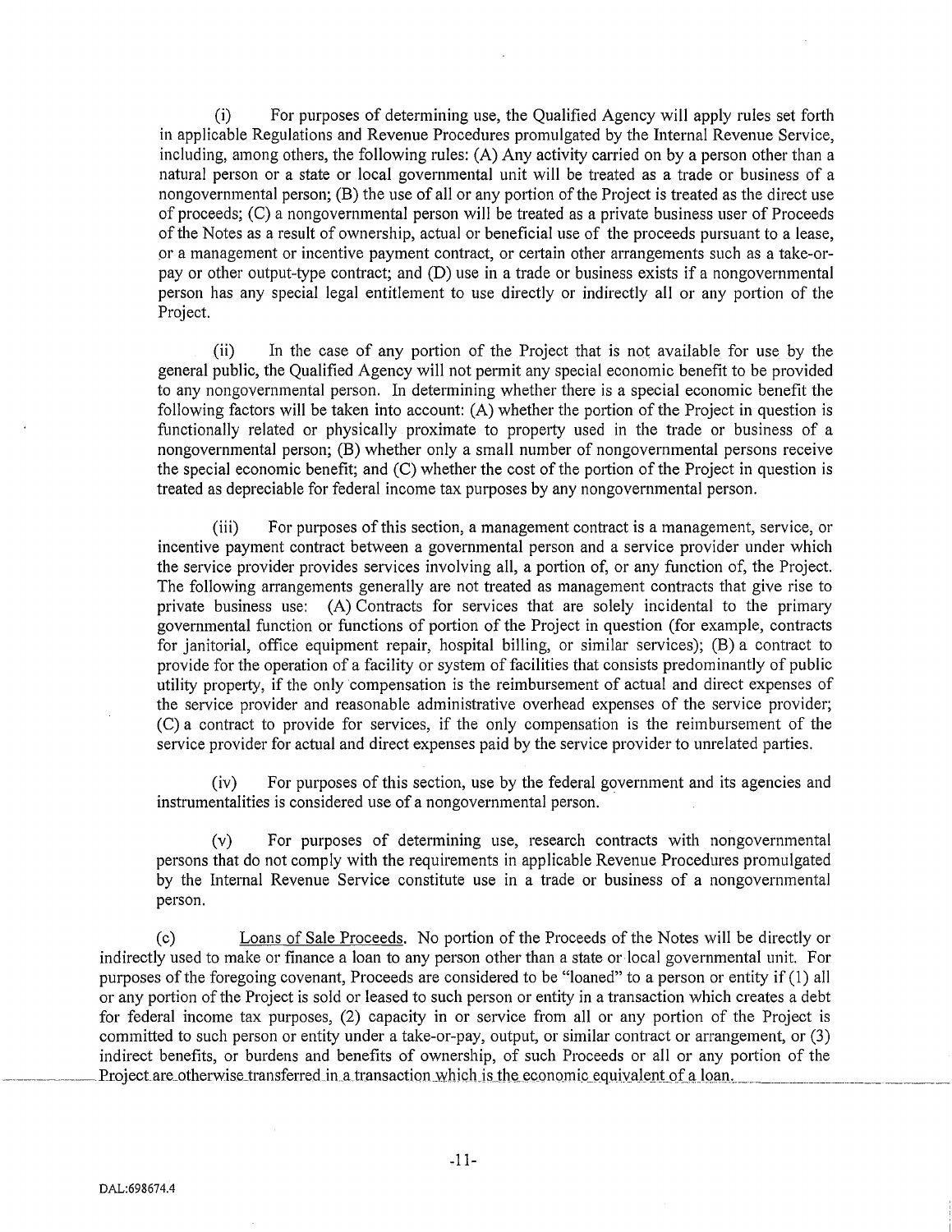(d) No-Arbitrage Covenant. The Qualified Agency will not, at any time prior to the final maturity of any Note, direct or permit the investment (or the use of Gross Proceeds to replace money so invested), if as a result of such investment the yield of all investments acquired with Gross Proceeds (or with money replaced thereby) on or prior to the date of such investment exceeds the yield of the Notes to stated maturity, except as permitted by section 148 of the Code and Regulations thereunder.

# SECTION 4.04 Arbitrage Rebate.

(a) The Qualified Agency shall timely take such lawful action as requested by the Executive Director to avoid or mitigate the obligation to make payments to the United States government under section 148 $(f)$  of the Code, unless an Authorized Agency Representative certifies to the Authority that the requested action is not practicable.

(b) If the Qualified Agency fails to cause Note proceeds to be expended within the time periods set forth in the Project Completion Schedule, the Executive Director may inquire as to the nature of such failure and the extent to which it is expected to continue.

(c) The Qualified Agency reasonably expects to use at least seventy-five percent (75%) of the "available construction proceeds" of any Note for "construction expenditures," as such terms are defined in Section 1.148-7(f) of the Regulations. The Qualified Agency shall use its best efforts to expend all funds necessary to complete its Project within the two-year expenditure period set forth in section  $148(f)(4)(C)$  of the Code as follows: (i) 10 percent of the funds within the 6-month period beginning on the date the Notes are issued; (ii) 45 percent of the funds within the 1-year period beginning on such date; (iii) 75 percent of such funds within the 18-month period beginning of such date; and (iv) 100 percent of such funds within the 2-year period beginning on such date. If a portion of the Project Completion Amount will remain unexpended as of the close of the two-year period beginning with the Closing Date (or such other period as specified by the Executive Director), the Qualified Agency, not later than the close of such period, shall notify the Executive Director of the amount of such unexpended funds and the purpose(s) for which such funds are being retained in the Project Fund after such period.

## SECTION 4.05 Disclosure Documents.

(a) The Qualified Agency shall provide the Authority, promptly upon request, with available information relating to the Qualified Agency or the Project that the Executive Director determines appropriate for inclusion in the Disclosure Documents. The Qualified Agency authorizes the Authority to include any such information in the Disclosure Documents.

(b) The Qualified Agency shall provide the Authority with certification of an Authorized Agency Representative to the effect that the information contained in the Disclosure Documents provided by the Qualified Agency is accurate and does not omit any information necessary to make the information provided not misleading.

(c) The Qualified Agency authorizes the Authority and any offeree or purchaser of the Notes to rely on the information and certifications provided by the Qualified Agency under this section. The Notes will not be issued unless the information and certifications requested under this section have been provided by the Qualified Agency.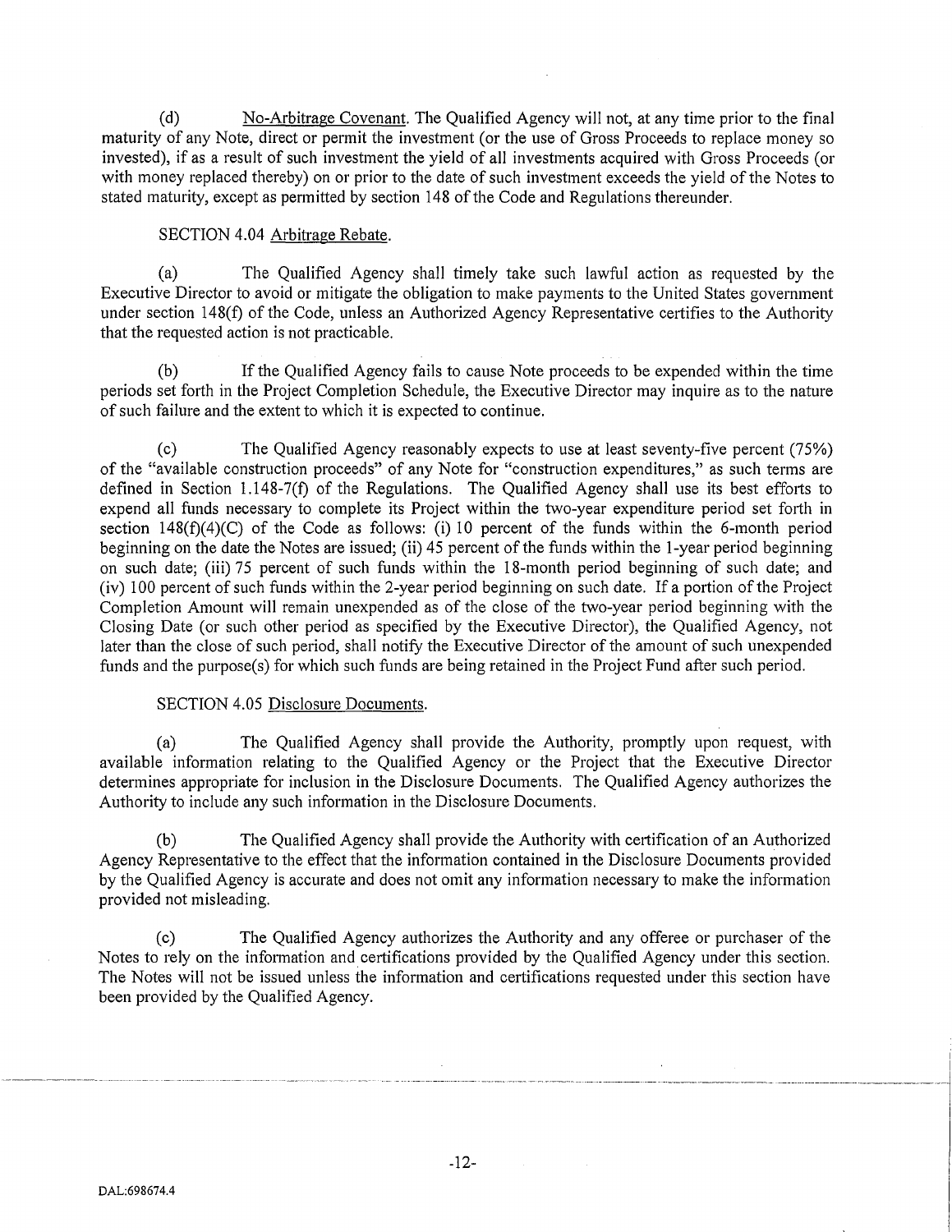### **ARTICLEV**

#### **PARTICULAR AGREEMENTS**

#### SECTION 5.01 Recordkeeping.

(a) The Executive Director shall retain, as official records of the Authority, all Disbursement Certificates, the Project Completion Certificate, all Project Substitution Certificates, if any, and all Project status reports submitted by the Qualified Agency pursuant to this Financing Agreement.

(b) The Qualified Agency shall retain, as official records of the Qualified Agency, all materials, records, and information necessary to confirm the Qualified Agency's compliance with the provisions of Section 4.03 for a period beginning on the Closing Date and ending three years after the date the Notes are no longer outstanding.

### SECTION 5.02 Indemnification of Qualified Agency.

The Qualified Agency represents that, subject to applicable law, it intends that each Facility Contract providing for payment of goods or services exceeding \$25,000 will require indemnification of the Qualified Agency. The Qualified Agency will be provided with insurance, a surety bond, or other form of financial assurance, from a financially sound provider that assures performance under such Facility Contract with respect to such indemnification, unless the Qualified Agency determines that such financial assurance is not necessary or is required in a reduced amount.

### SECTION 5.03 Availability of Other Funding.

As of the Closing Date, the Qualified Agency represents that no funds (other than funds derived from Note proceeds) have been appropriated to the Qualified Agency for the biennium in which the Notes are issued for application to the payment of Project Costs that are to be paid with the proceeds of the Notes. It is understood and agreed, however, that the Qualified Agency may apply funds other than proceeds of the Notes for payment of Project Costs in compliance with applicable law.

#### SECTION 5.04 Real Property.

The Qualified Agency represents that, subject to applicable law, it does not intend to acquire real property at a purchase price in excess of \$25,000 unless:

(1) such property is suitable for the Qualified Agency' intended use and has no defect or condition (including, without limitation, pollution or hazardous waste defects) that would jeopardize such use; or

the Qualified Agency determines that, notwithstanding such nonsuitability, defect, or condition (as applicable), such acquisition is appropriate.

#### SECTION 5.05 Title Insurance.

The Qualified Agency represents that, subject to applicable law, it does not intend to acquire any real property at a purchase price in excess of \$25,000 unless:

----~~---·-··------------------------~--------~--- . ------ ·--- -----------------------------------~-----.- -----~-------------------~----------·-------------~------------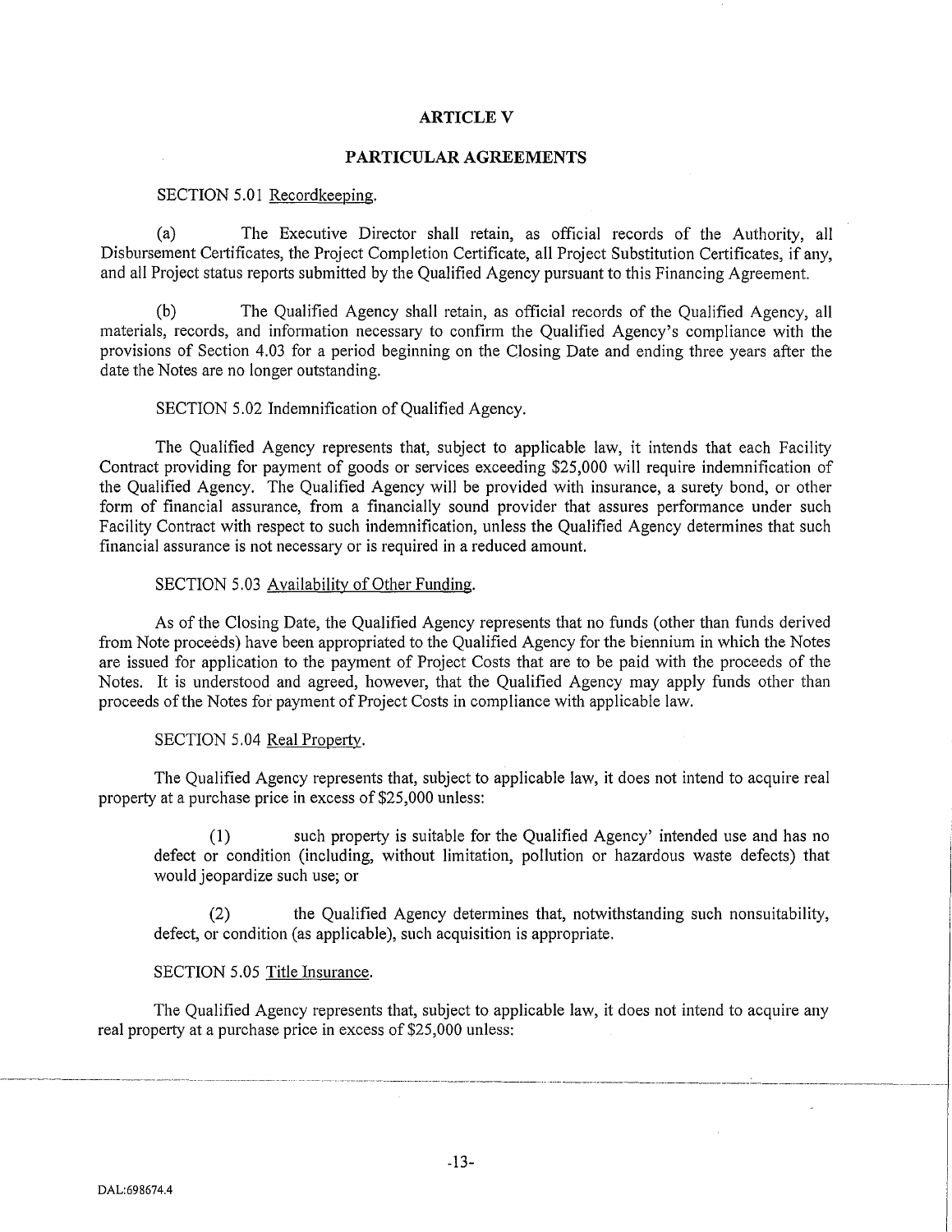(1) the Qualified Agency' title to such property is insured by title insurance in an amount not less than the purchase price paid by the Qualified Agency, subject to standard printed exceptions, with only those changes thereto normally required by a prudent purchaser; or

the Qualified Agency determines that the acquisition of such real property without such title insurance is appropriate.

### SECTION 5.06 Project Design.

The Qualified Agency represents that the Project has been (or will be) designed to satisfy all of the purposes that the Qualified Agency intends the Project to serve, and that the Qualified Agency has used (or will use) all reasonable efforts to design the Project so that the Project will be provided, and can be operated, at such reasonable cost as is consistent with applicable legal requirements and the sound business judgment of the Qualified Agency.

#### **ARTICLE VI**

### **MISCELLANEOUS PROVISIONS**

### SECTION 6.01 Term of Agreement.

This Financing Agreement shall take effect upon its delivery by the parties hereto and shall remain in effect until the Notes have been fully paid or until no more periodic status reports are required from the Qualified Agency under this Financing Agreement, whichever is the later to occur.

### SECTION 6.02 Amendment.

The Authority and the Qualified Agency, by mutual agreement, may amend this Financing Agreement if, before the amendment takes effect:

( 1) the Qualified Agency obtains an opinion of its legal counsel to the effect that such amendment is permitted under the Agency Act and other law governing the Qualified Agency; and

(2) either of the following requirements is satisfied:

(A) the Authority obtains an opinion of Bond Counsel to the effect that such amendment will not constitute an Event of Taxability, violate the Authorizing Law or the Resolution, or adversely affect the rights of the owners of the Notes thereunder, or

(B) the owners of at least a majority in aggregate principal amount of the outstanding Notes affected by such amendment consent thereto.

## SECTION 6.03 Notices and Other Communications.

(a) Notices, certificates, approvals, and other communications under this Financing Agreement shall be in writing and delivered by United States mail, postage paid, by telex, telegram, or other electronic transmission, or by express or personal delivery, addressed as follows:

 $\frac{(1)}{(\text{if to the Oualified Agency})}$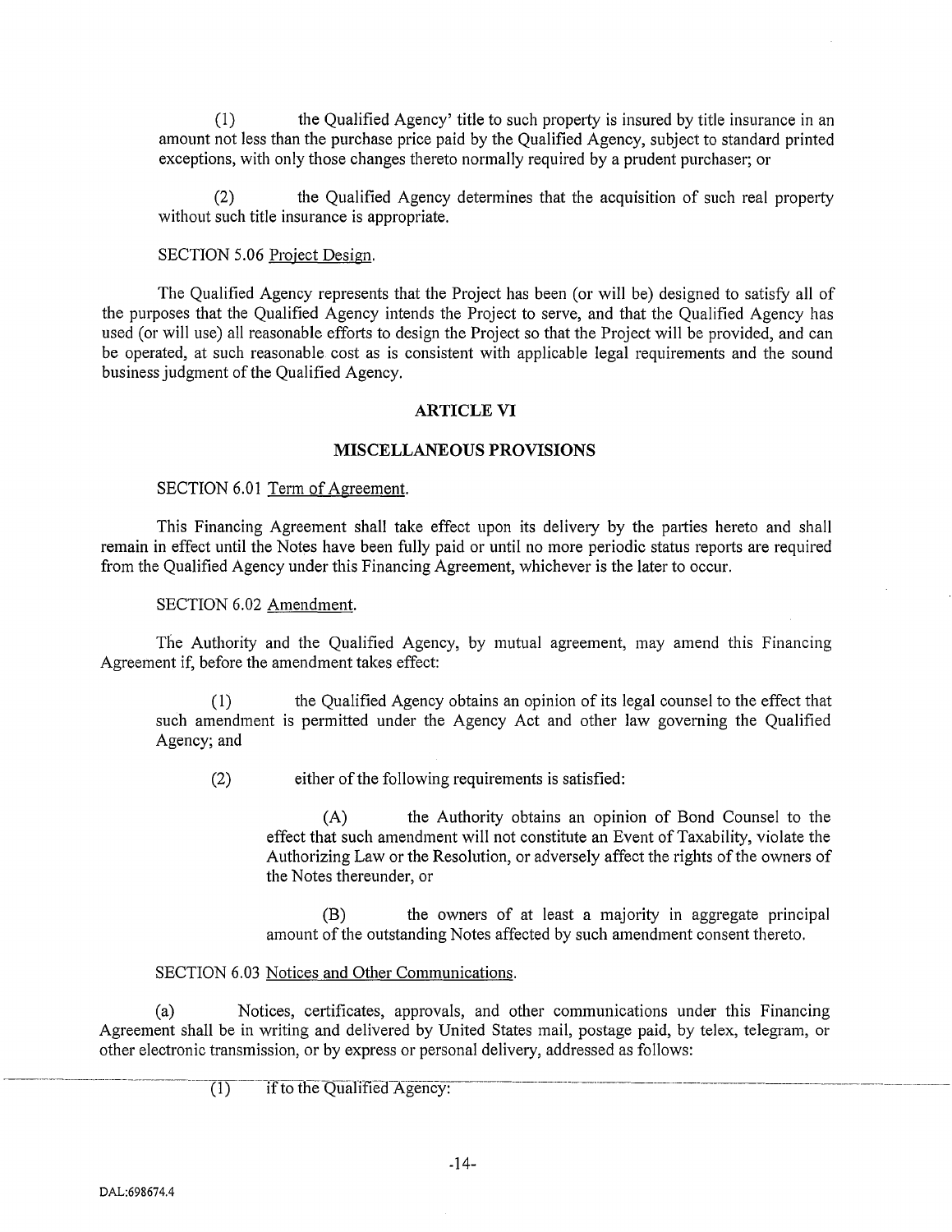TEXAS DEPARTMENT OF STATE HEALTH SERVICES 1100 West 49<sup>th</sup> Street, Mail code 7923 Austin, Texas 78756 Attention: Chief Financial Officer (Title of position of person designated as the Authorized Representative)

(2) if to the Authority:

Texas Public Finance Authority 300 West 15th Street, Suite 411 Austin, Texas 78701 Attention: Executive Director

(3) if to the Comptroller:

Comptroller of Public Accounts of the State of Texas 208 East  $10^{th}$  Street Austin, Texas 78701 Attention: Chief Investment Officer

(b) Any such party may designate any additional or different address to which communications under this Financing Agreement shall be delivered by giving at least five days' advance notice thereof to the affected party.

(c) Any communication delivered by mail in compliance with this section is deemed to have been delivered as of the date of deposit in the mail.

A provision of this Financing Agreement that provides for a different method of giving notice or otherwise conflicts with this section supersedes this section to the extent of the conflict.

### SECTION 6.04 Exclusive Benefit.

This Financing Agreement shall inure to the exclusive benefit of and be binding on the Authority, the Qualified Agency, and their respective successors.

#### SECTION 6.05 Severability.

If any part of this Financing Agreement is ruled unenforceable by a court of competent jurisdiction, this Financing Agreement shall remain operable to the fullest extent possible under the application of such ruling.

### SECTION 6.06 Conflict with Memorandum.

In the event of a conflict between this Financing Agreement and the Memorandum, this Financing Agreement shall supersede the Memorandum to the extent of the conflict.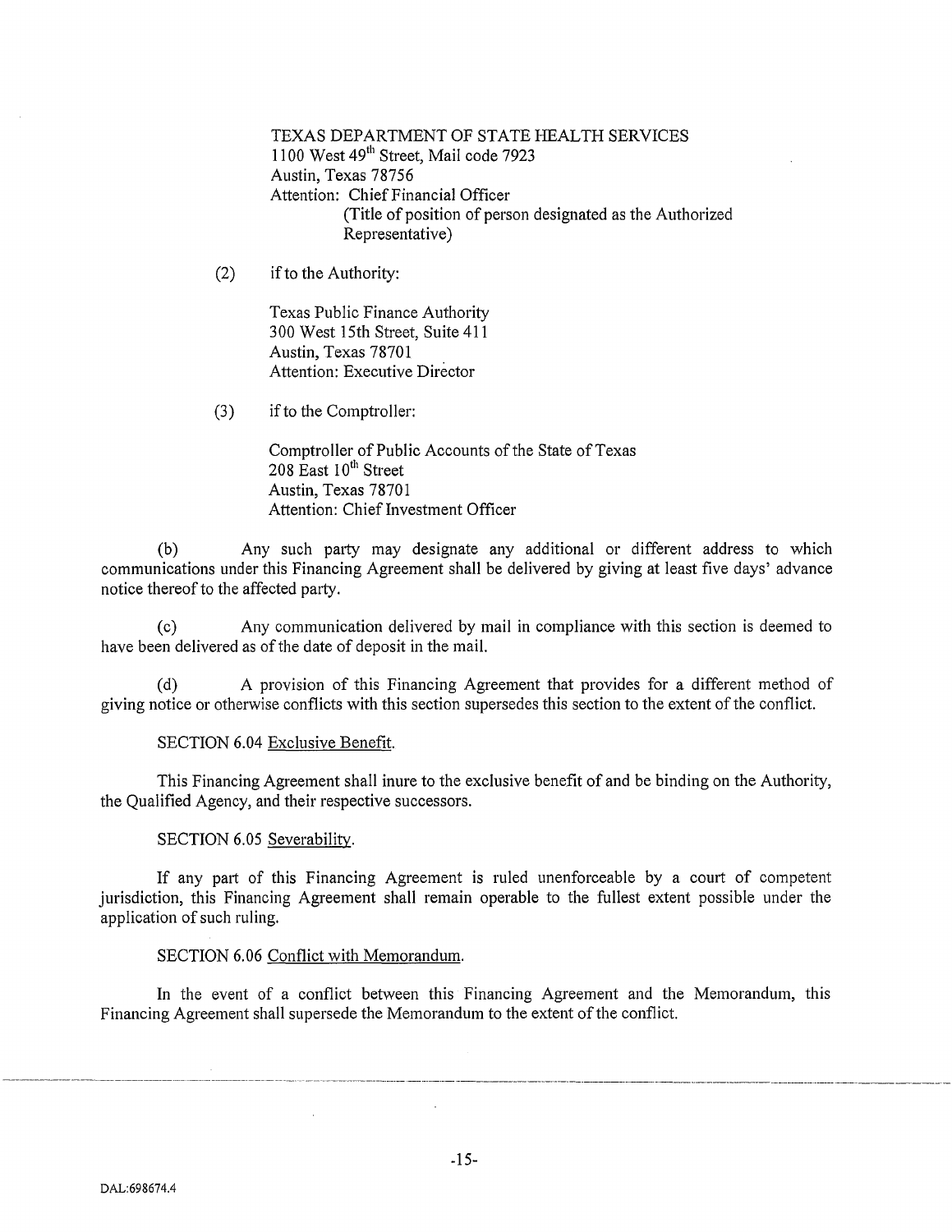# SECTION 6.07 Counterparts.

This Financing Agreement may be executed in multiple counterparts, each of which shall be an original and all of which shall constitute one and the same document.

# SECTION 6.08 Governing Law.

This Financing Agreement shall be governed by and construed in accordance with the laws of the State.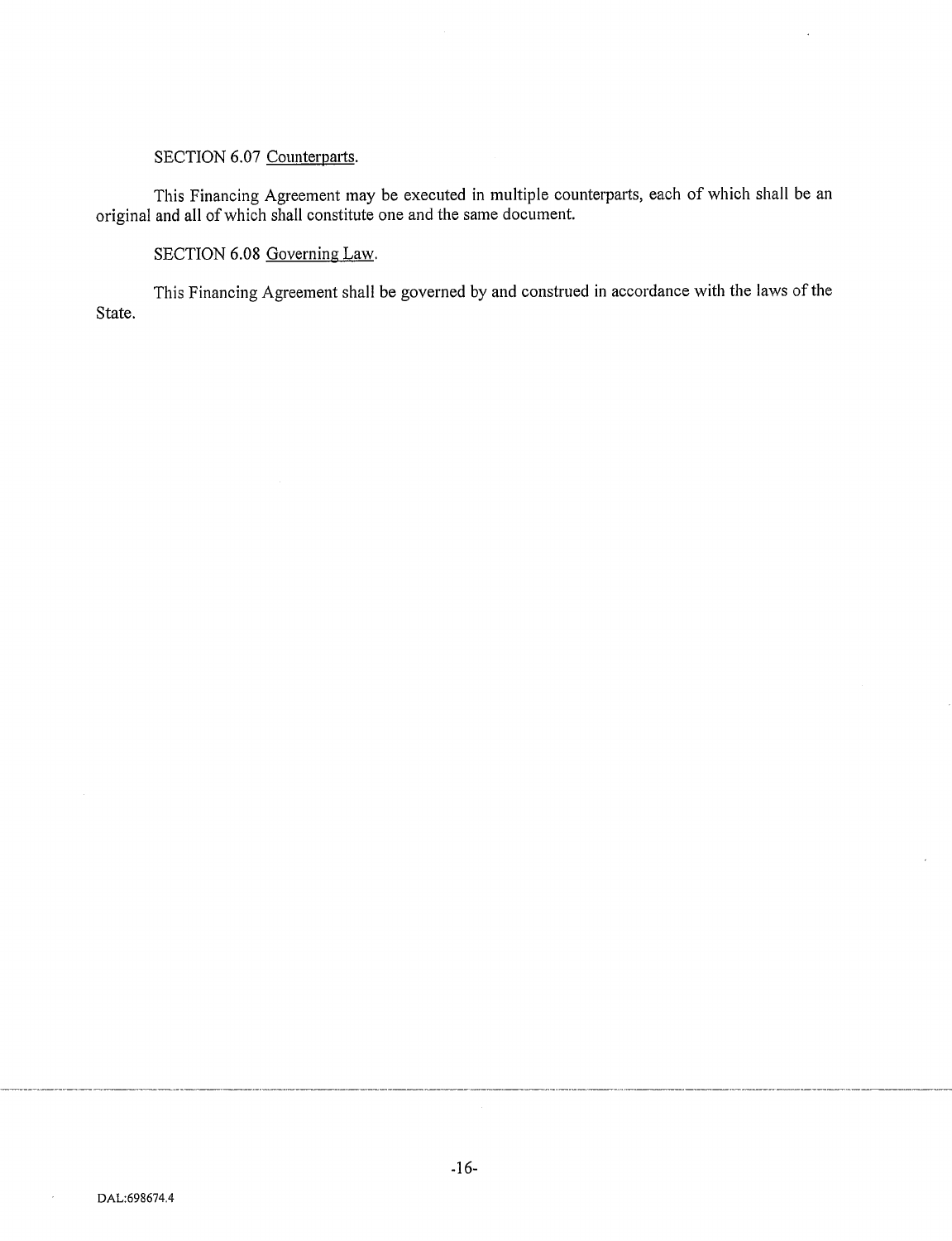IN WITNESS WHEREOF, the parties have caused this Financing Agreement to be executed by their respective duly authorized officers as of the date first above written.

TEXAS PUBLIC FINANCE AUTHORITY

By: *Dweall*<br>Executive Director

# TEXAS DEPARTMENT OF STATE HEALTH SERVICES

By: *ALAU*<br>Name: Machelle Pharr

Chief Financial Officer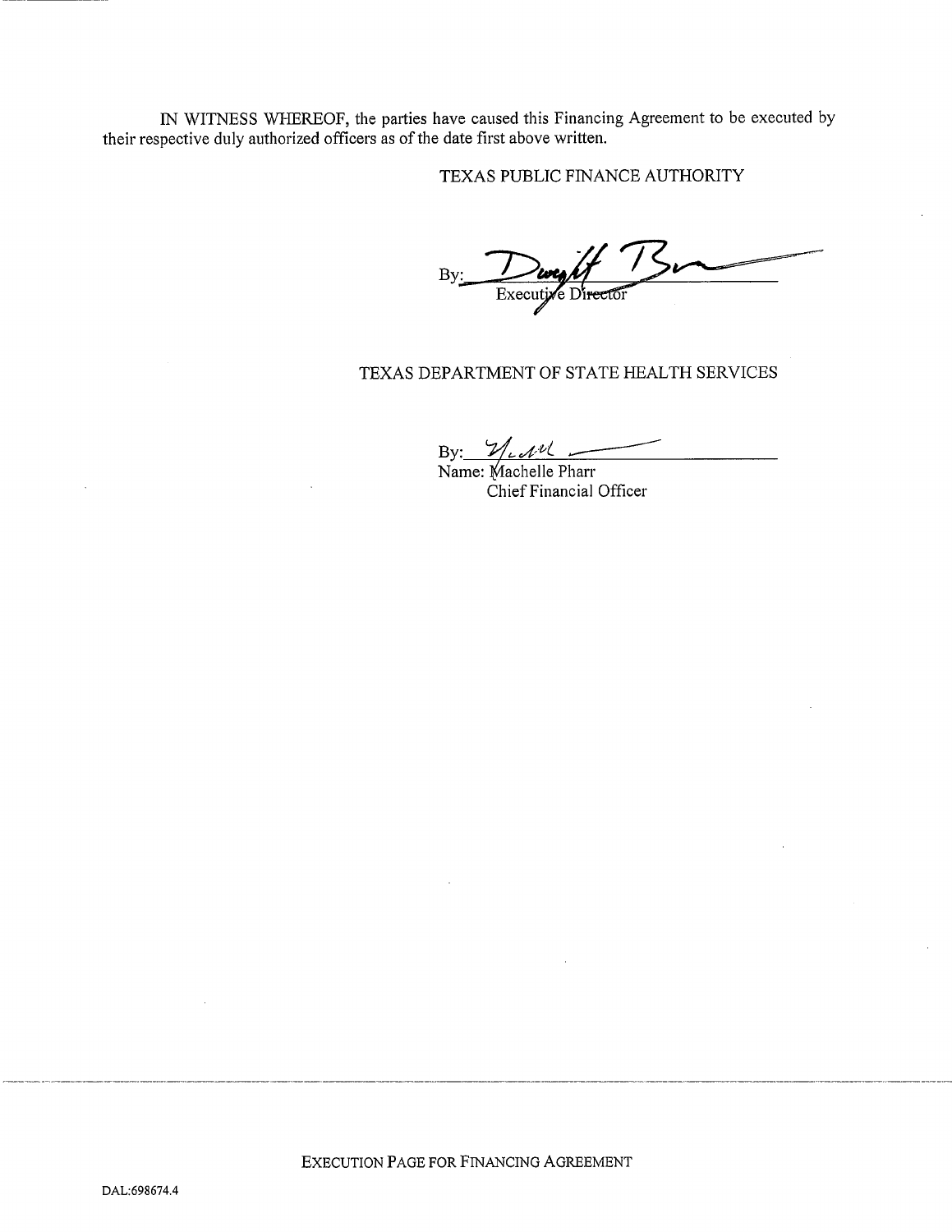# EXHIBIT A TO THE FINANCING AGREEMENT

## DESCRIPTION OF THE PROJECT

## (PREPARED BY DSHS FROM INFORMATION INCLUDED IN AGENCY'S REQUEST FOR FINANCING AS MAY BE MODIFIED OR SUPPLEMENTED)

|                 | <b>PROJECT COMPONENTS</b>                                   | <b>ESTIMATED</b><br>COST | <b>ESTIMATED</b><br><b>USEFUL</b><br><b>LIFE</b> |
|-----------------|-------------------------------------------------------------|--------------------------|--------------------------------------------------|
|                 | <b>Austin State Hospital</b>                                |                          |                                                  |
| 1               | Install Fire Sprinkler Systems                              | 162,329                  | 30 years                                         |
| $\overline{2}$  | Install Critical Needs Emergency Generators                 | 68,887                   | 30 years                                         |
| 3               | Roof Repair/Replacement - Multiple Bldgs.                   | 3,251,240                | 20 years                                         |
|                 | Total                                                       | 3,482,456                |                                                  |
|                 | <b>Big Spring State Hospital</b>                            |                          |                                                  |
| 4               | <b>Enclose Exterior Fire Escapes</b>                        | 305,396                  | 50 years                                         |
| 5               | Replace Fire Alarm Systems                                  | 439,064                  | 20 years                                         |
| 6               | Install Critical Needs Emergency Generators                 | 911,807                  | 30 years                                         |
| $\overline{7}$  | Roof Repair/Replacement - Multiple Bldgs.                   | 38,451                   | 20 years                                         |
|                 | Total                                                       | 1,694,718                |                                                  |
|                 | Kerrville State Hospital                                    |                          |                                                  |
| 8               | Install Critical Needs Emergency Generators                 | 200,000                  | 30 years                                         |
| 9               | Roof Repair/Replacement - Multiple Bldgs.                   | 174,536                  | 20 years                                         |
|                 | Total                                                       | 374,536                  |                                                  |
|                 | North Texas State Hospital (Vernon)                         |                          |                                                  |
| 10              | Install Critical Needs Emergency Generators                 | 987,031                  | 30 years                                         |
| 11              | Replace Air Conditioning Chillers                           | 615,201                  | 30 years                                         |
| 12 <sub>2</sub> | Roof Repair/Replacement - Multiple Bldgs.                   | 2,469,816                | 20 years                                         |
|                 | Total                                                       | 4,072,048                |                                                  |
|                 | North Texas State Hospital (Wichita Falls)                  |                          |                                                  |
| 13              | Install Fire Sprinkler Systems & Replace Fire Alarm Systems | 2,266,123                | 30 years                                         |
| 14              | <b>Enclose Exterior Fire Escapes</b>                        | 1,750,000                | 50 years                                         |
| 15              | Install Critical Needs Emergency Generators                 | 1,068,556                | 30 years                                         |
| 16              | Roof Repair/Replacement - Multiple Bldgs.                   | 1,961,109                | 20 years                                         |
|                 | Total                                                       | 7,045,788                |                                                  |
|                 | <b>Rio Grande State Center</b>                              |                          |                                                  |
| 17              | Replace HVAC & Fire Alarm Systems                           | 52,230                   | 20 years                                         |
| 18              | Install Critical Needs Emergency Generators                 | 118,882                  | 30 years                                         |
| 19              | Roof Repair/Replacement - Multiple Bldgs.                   | 761,069                  | 20 years                                         |
|                 | Total                                                       | 932,181                  |                                                  |
|                 | <b>Rusk State Hospital</b>                                  |                          |                                                  |
|                 | 20 Install Fire Sprinkler Systems-                          | 2,388,417–               | –30-years                                        |
| 21              | Replace HVAC Fan Coil Units                                 | 368,435                  | 30 years                                         |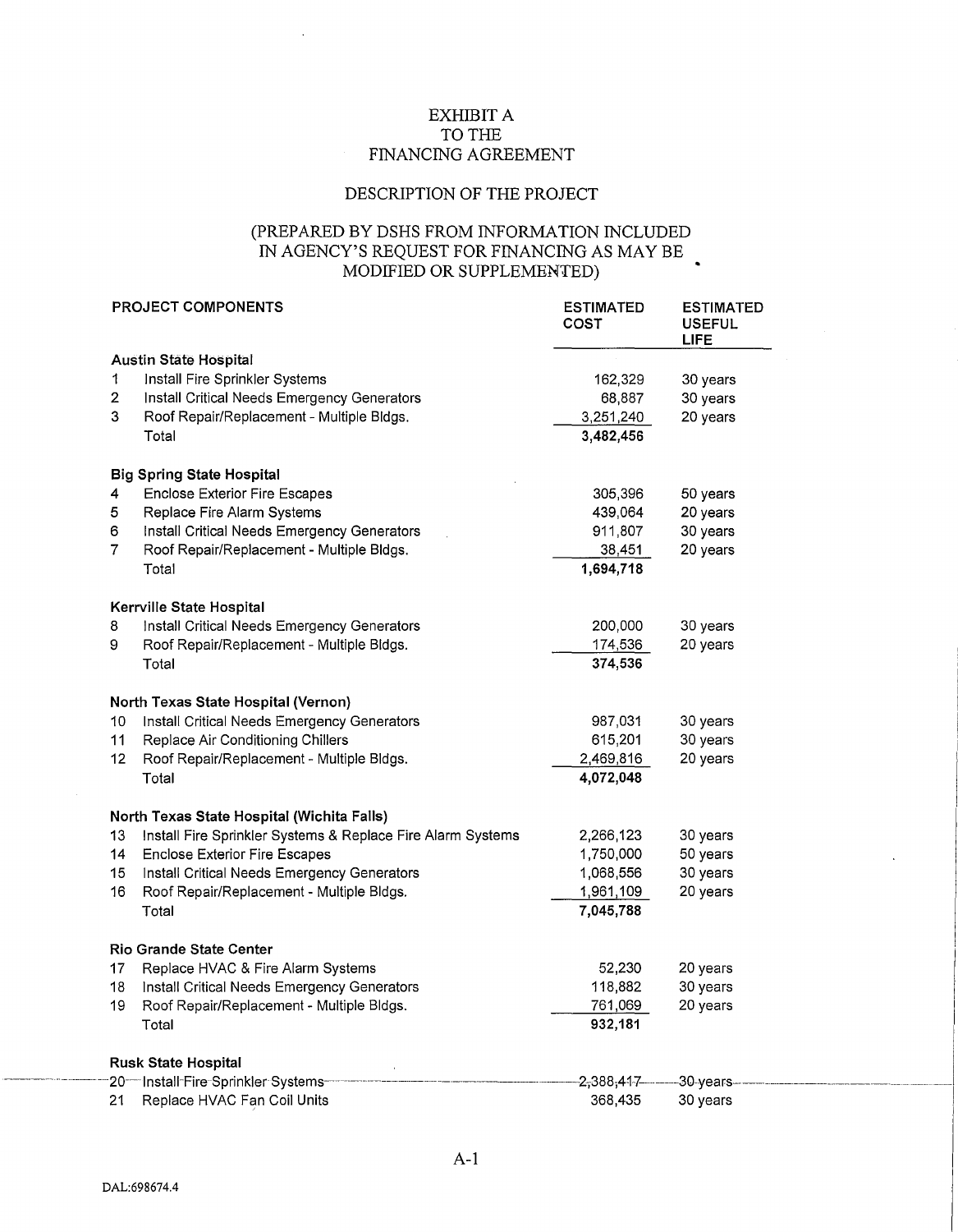| 22 | Install Critical Needs Emergency Generators | 143,643    | 30 years |
|----|---------------------------------------------|------------|----------|
| 23 | Roof Repair/Replacement - Multiple Bldgs.   | 810,491    | 20 years |
|    | Total                                       | 3,710,986  |          |
|    | San Antonio State Hospital                  |            |          |
| 24 | Install Critical Needs Emergency Generators | 273,486    | 30 years |
| 25 | Roof Repair/Replacement - Multiple Bldgs.   | 455,354    | 20 years |
|    | Total                                       | 728,840    |          |
|    | <b>Terrell State Hospital</b>               |            |          |
| 26 | Enclose Exposed Piping                      | 388,143    | 50 years |
| 27 | Replace Fire Alarm Systems                  | 335,486    | 20 years |
| 28 | Install Emergency Standby Power             | 1,560,513  | 30 years |
| 29 | Roof Repair/Replacement - Multiple Bldgs.   | 929.592    | 20 years |
|    | Total                                       | 3,213,734  |          |
|    | <b>Texas Center for Infectious Diseases</b> |            |          |
| 30 | Install Critical Needs Emergency Generators | 160,342    | 30 years |
|    | Total                                       | 160,342    |          |
|    | <b>Waco Center for Youth</b>                |            |          |
| 31 | Install Critical Needs Emergency Generators | 264,402    | 30 years |
| 32 | Roof Repair/Replacement - Multiple Bldgs.   | 197,144    | 20 years |
|    | Total                                       | 461,546    |          |
|    | <b>Sunrise Canyon Hospital</b>              |            |          |
| 33 | Capital Improvements                        | 1,350,825  | 15 years |
|    | Total                                       | 1,350,825  |          |
|    | <b>Grand Total</b>                          | 27,228,000 |          |

 $\hat{\mathcal{A}}$ 

 $\hat{\mathcal{A}}$ 

 $\bar{\lambda}$ 

 $\bar{t}$ 

 $\hat{\mathcal{E}}$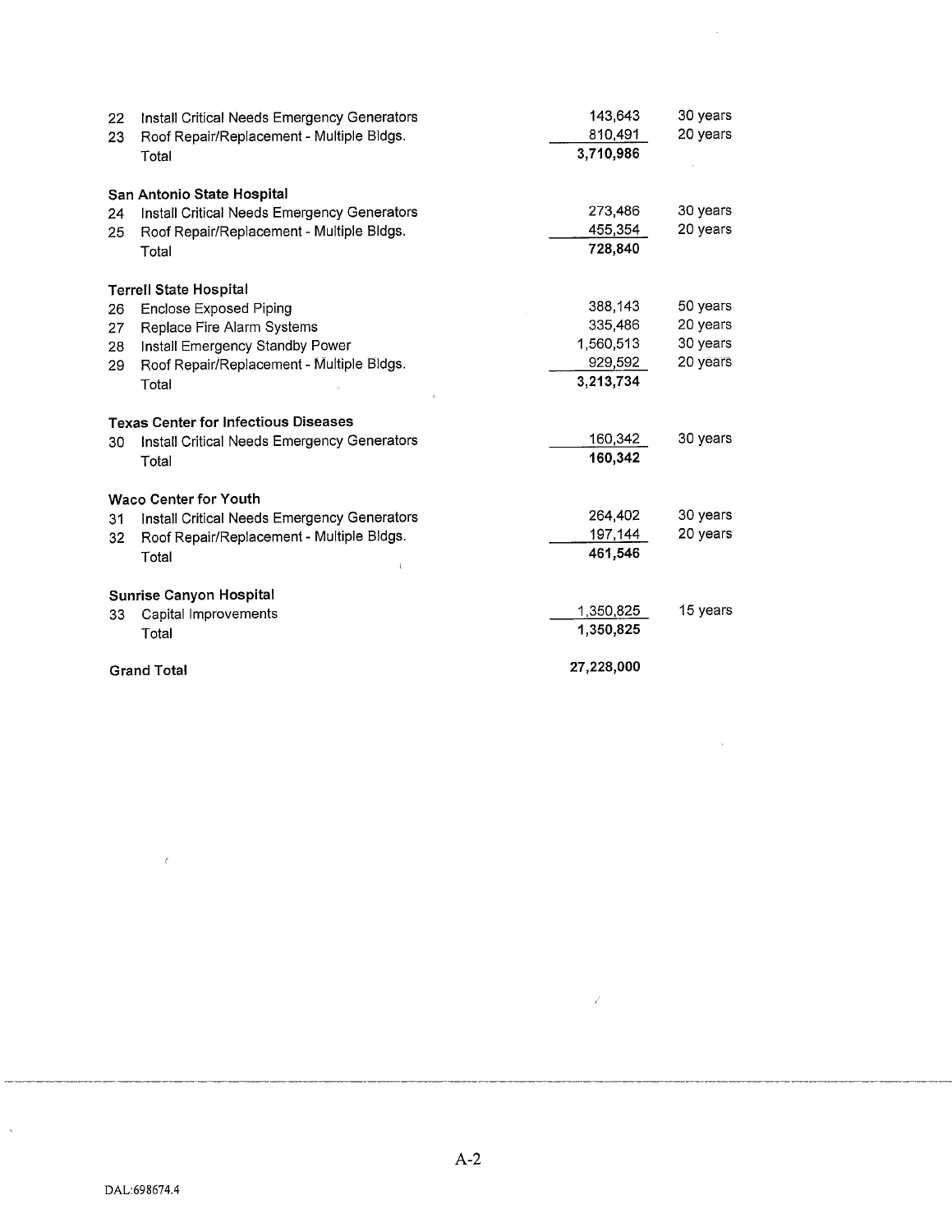# EXHIBIT B TO THE FINANCING AGREEMENT

## PROJECT COMPLETION SCHEDULE

# (PREPARED BY DSHS FROM THE EXPENDITURE SCHEDULE INCLUDED IN AGENCY'S REQUEST FOR FINANCING; GENERALLY, THE EXPENDITURE PERIODS ARE CONSECUTIVE SIX-MONTH PERIODS TO A 24 MONTH TOTAL TO FOLLOW THE CONSTRUCTION PROJECT SPENDING REQUIREMENTS FOR EXEMPTION FROM ARBITRAGE REBATE)

Total Appropriation= \$27,228,000

|                | Est.         |            |                |
|----------------|--------------|------------|----------------|
|                | Approved for |            | Fund           |
| Date           | Payment      | Cumulative | <b>Balance</b> |
|                |              |            | 27,228,000     |
| March/2010     | 20,000       | 20,000     | 27,208,000     |
| April/2010     | 70,000       | 90,000     | 27,138,000     |
| May/2010       | 80,000       | 170,000    | 27,058,000     |
| June/2010      | 90,000       | 260,000    | 26,968,000     |
| July/2010      | 100,000      | 360,000    | 26,868,000     |
| August/2010    | 110,000      | 470,000    | 26,758,000     |
| September/2010 | 130,000      | 600,000    | 26,628,000     |
| October/2010   | 180,000      | 780,000    | 26,448,000     |
| November/2010  | 220,000      | 1,000,000  | 26,228,000     |
| December/2010  | 250,000      | 1,250,000  | 25,978,000     |
| January/2011   | 680,000      | 1,930,000  | 25,298,000     |
| February/2011  | 850,000      | 2,780,000  | 24,448,000     |
| March/2011     | 1,230,000    | 4,010,000  | 23,218,000     |
| April/2011     | 1,750,000    | 5,760,000  | 21,468,000     |
| May/2011       | 1,830,000    | 7,590,000  | 19,638,000     |
| June/2011      | 1,850,000    | 9,440,000  | 17,788,000     |
| July/2011      | 1,830,000    | 11,270,000 | 15,958,000     |
| August/2011    | 1,800,000    | 13,070,000 | 14,158,000     |
| September/2011 | 1,600,000    | 14,670,000 | 12,558,000     |
| October/2011   | 1,400,000    | 16,070,000 | 11,158,000     |
| November/2011  | 1,220,000    | 17,290,000 | 9,938,000      |
| December/2011  | 1,100,000    | 18,390,000 | 8,838,000      |
| January/2012   | 1,000,000    | 19,390,000 | 7,838,000      |
| February/2012  | 950,000      | 20,340,000 | 6,888,000      |
| March/2012     | 900,000      | 21,240,000 | 5,988,000      |
| April/2012     | 850,000      | 22,090,000 | 5,138,000      |
| May/2012       | 800,000      | 22,890,000 | 4,338,000      |
| June/2012      | 750,000      | 23,640,000 | 3,588,000      |
| July/2012.     | 700,000      | 24,340,000 | 2,888,000      |
| August/2012    | 650,000      | 24,990,000 | 2,238,000      |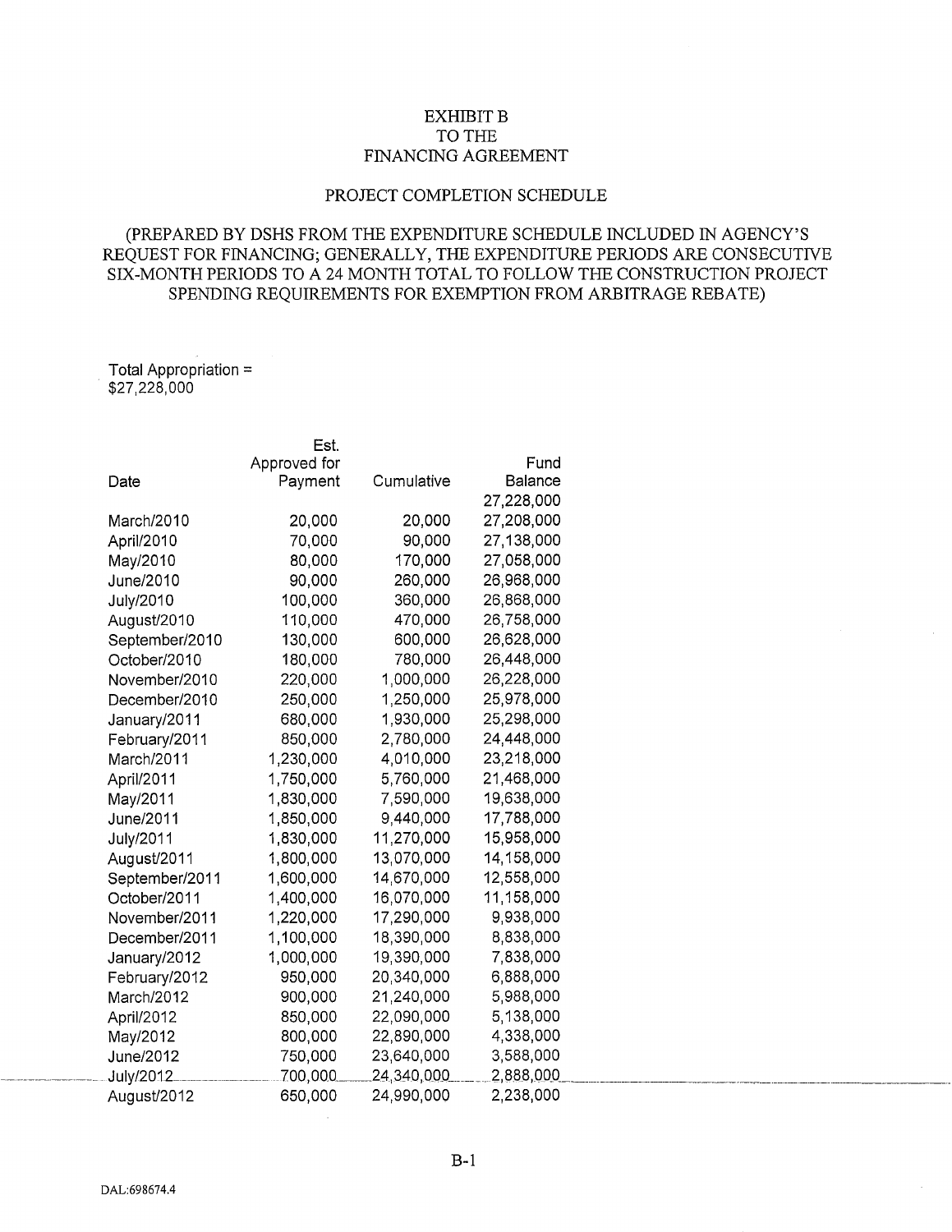| September/2012 | 600,000 | 25,590,000 | 1,638,000 |
|----------------|---------|------------|-----------|
| October/2012   | 500,000 | 26,090,000 | 1,138,000 |
| November/2012  | 400,000 | 26,490,000 | 738,000   |
| December/2012  | 350,000 | 26,840,000 | 388,000   |
| January/2013   | 250,000 | 27,090,000 | 138,000   |
| February/2013  | 138,000 | 27,228,000 |           |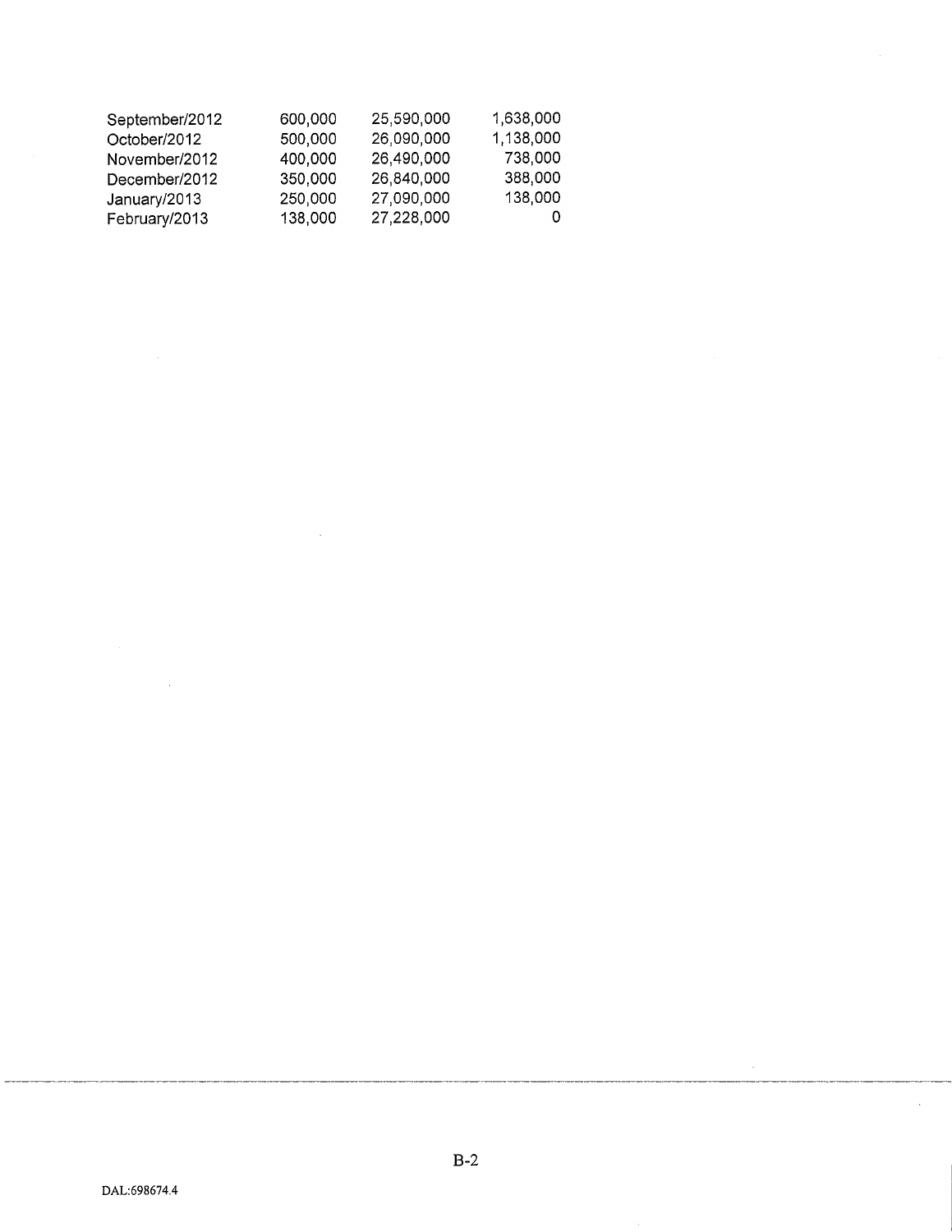### EXHIBIT C TO THE FINANCING AGREEMENT

### GOVERNMENTAL PROJECT APPROVALS

As of the Closing Date, the following licenses, permits, and other governmental approvals necessary to complete the Project have not been obtained (Describe each such approval (e.g., utility easement), stating for each (1) the identity of the Project facility (or facilities) for which such approval is required, (2) the primary requirements necessary to obtain such approval, and (3) the date that such approval is expected to be obtained):

**None**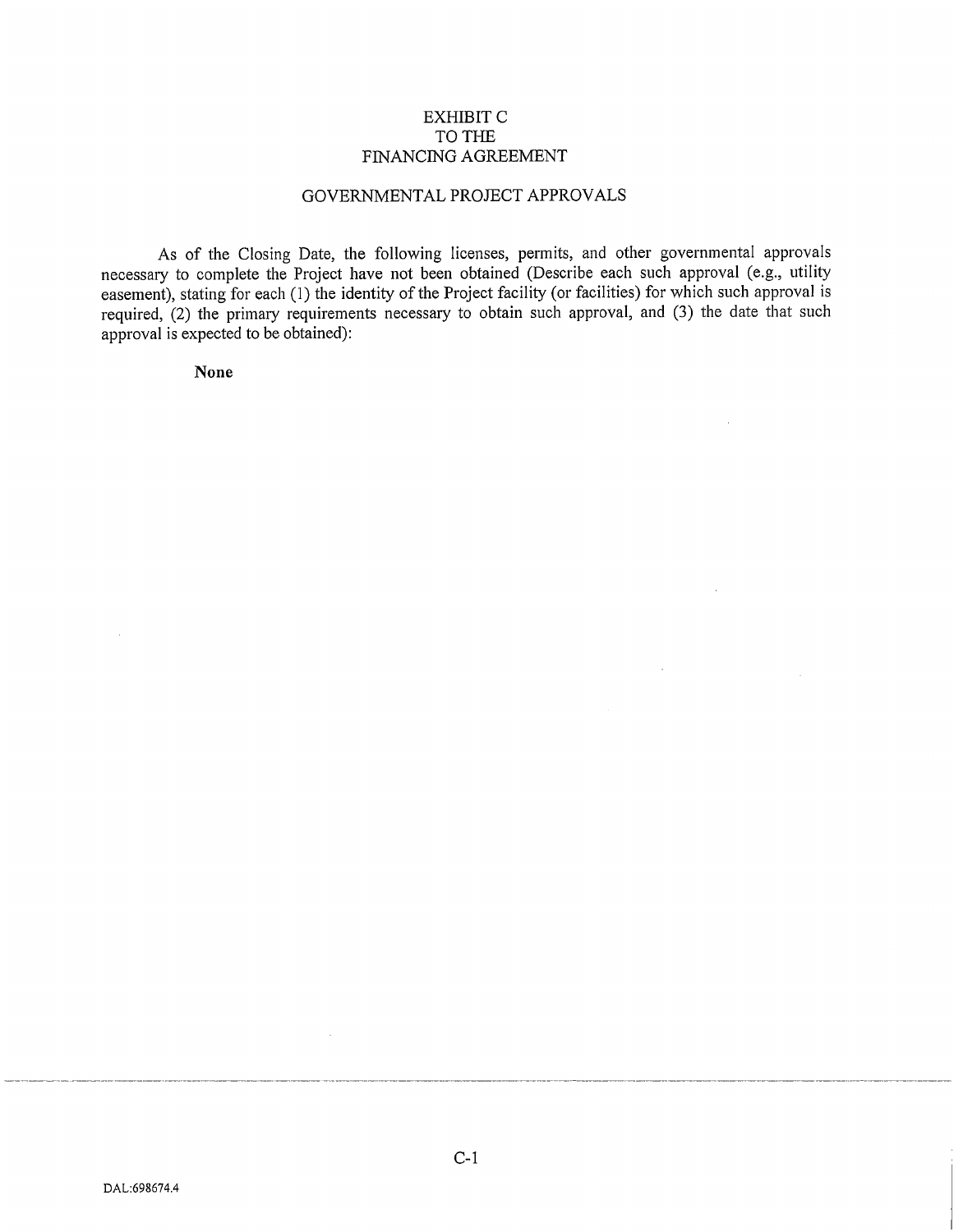# EXHIBIT D TO THE FINANCING AGREEMENT

### FORM OF DISBURSEMENT CERTIFICATE

### DISBURSEMENT CERTIFICATE

The undersigned hereby certifies, on behalf of the TEXAS DEPARTMENT OF STATE HEALTH SERVICES (the "Qualified Agency"), as follows:

(a) The capitalized terms in this Certificate that are not herein defined shall have the meanings defined in the Financing Agreement, dated as of 2010, between the Qualified Agency and the Texas Public Finance Authority.

(b) The Qualified Agency (Agency No. [\_]) requests disbursement from the Project Fund to pay Project Costs in the aggregate amount of \$ . The aggregate of all disbursements (including this disbursement) from the Project Fund requested by the Qualified Agency to date is  $\frac{1}{2}$ 

(c) Except as previously disclosed in writing to the Executive Director, the Qualified Agency is not in breach of any representation, warranty, or agreement in the Financing Agreement.

(d) The Qualified Agency reasonably expects to submit payment vouchers, in the aggregate amount of the disbursements requested by this Certificate, for the payment of the Project Costs for which disbursement is requested.

(e) For each item of Project Costs for which a disbursement of funds is requested, state the following information [attach separate sheet if necessary]:

| Program<br>Cost<br>Account | Appropriated<br>Fund No.<br>(D22 Profile) | Agency Fund<br>No.<br>(D23 Profile) | Agency<br>General<br>Ledger<br>Account | Appropriation<br>Year | Amount of<br>Disbursement | Project<br>Identification |
|----------------------------|-------------------------------------------|-------------------------------------|----------------------------------------|-----------------------|---------------------------|---------------------------|
|                            |                                           |                                     |                                        |                       |                           |                           |

IN WITNESS WHEREOF, the undersigned executes this Certificate on the date shown below.

## TEXAS DEPARTMENT OF STATE HEALTH SERVICES

By: \_\_\_\_\_\_\_\_\_\_\_\_\_\_\_\_ \_

Authorized Representative Date: \_\_\_\_\_\_\_\_\_\_\_\_\_\_\_\_\_ \_

----~-~---- ----------------------~-- ----------------------------------------- -----------------------------------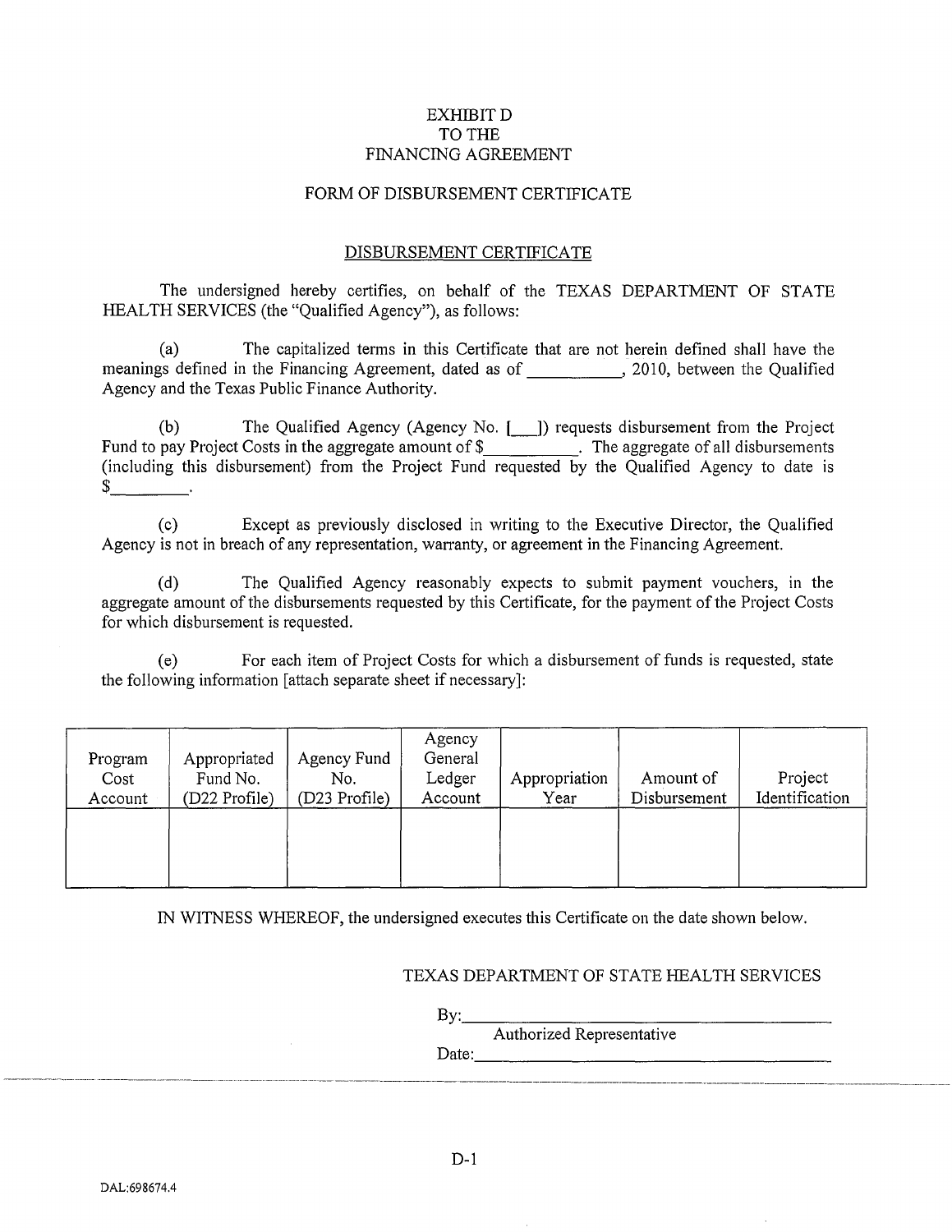## EXHIBIT E TO THE FINANCING AGREEMENT

### MONTHLY STATUS REPORT INFORMATION

The monthly status report prepared by the Qualified Agency pursuant to this Financing Agreement shall contain the following information with respect to the Project:

- (1) identity of the Project Components (name, ID no., etc.) and the original date on which such Project Components were first financed hereunder;
- (2) fund number(s);
- (3) the budget amount for the Project Components (including adjustments, if any);
- $(4)$  description of work category;
- (5) amount expended for reporting month;
- (6) total amount expended to date;
- (7) amount encumbered;
- (8) available balance;
- (9) percent work complete;
- (10) percent funds expended; and
- (11) narrative identifying any problems (including, without limitation, delays and cost overruns) and indicating whether such problems will substantially alter the work schedule or costs.
- (12) identify any use of the Project or facilities by any Person other than a state or local governmental unit.

-------------------------------------------------------------------------~----------------------------------------------------------------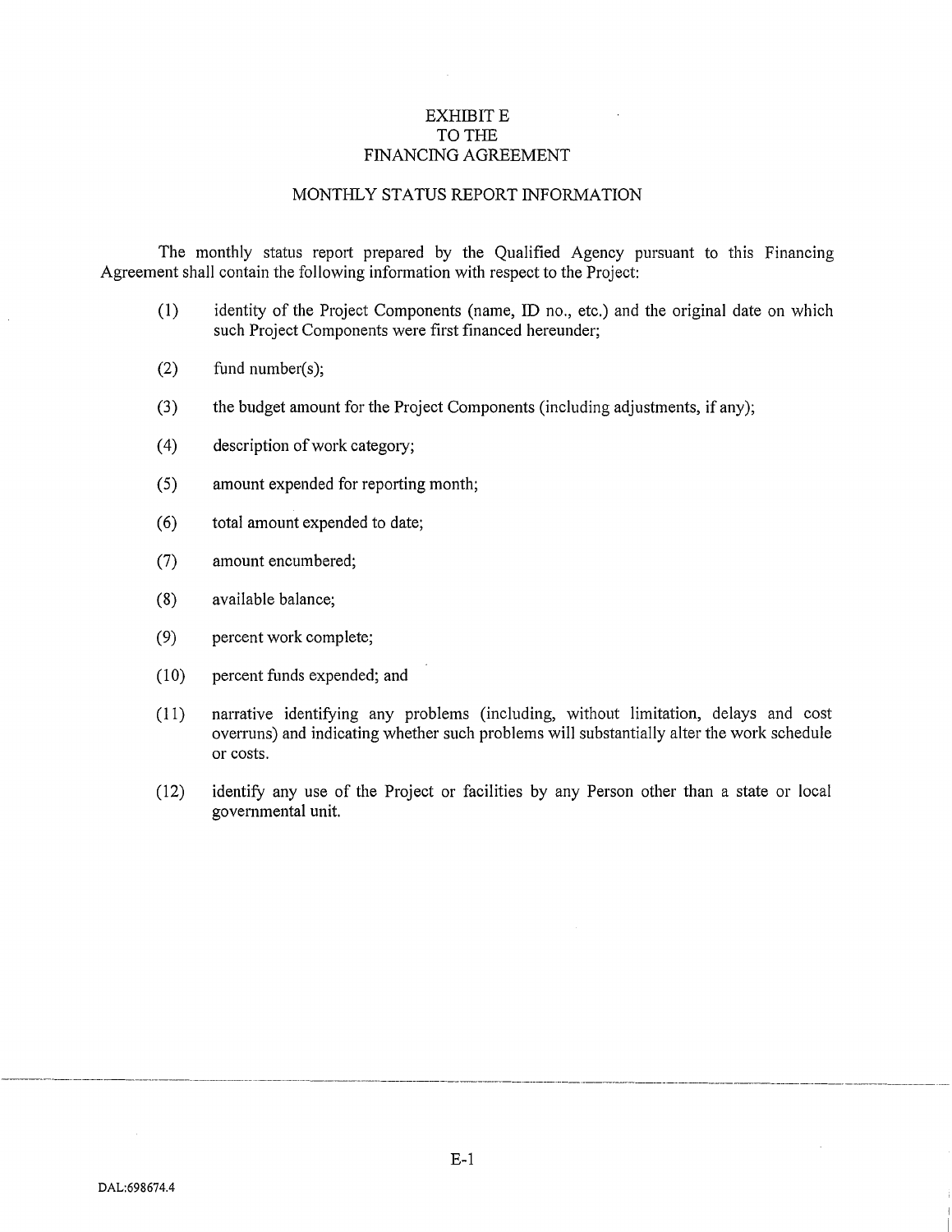## EXHIBIT F TO THE FINANCING AGREEMENT

# FORM OF PROJECT COMPLETION CERTIFICATE

### PROJECT COMPLETION CERTIFICATE

FUND NO.

The undersigned hereby certifies, on behalf of the TEXAS DEPARTMENT OF STATE HEALTH SERVICES (the "Qualified Agency"), as follows:

(a) The capitalized terms in this Certificate that are not herein defined shall have the meanings defined in the Financing Agreement, dated as of \_\_\_\_\_\_\_, 2010, between the Qualified Agency and the Texas Public Finance Authority.

(b) The Project was completed on (or no further proceeds ofthe Notes are to be expended for Project Costs as of) *[insert date].* 

(c) Except for \$\_\_\_\_\_\_\_\_\_\_\_ (the "Retainage"), all Project Costs that have been incurred have been paid, and no further disbursements from the Project Fund for the payment of Project Costs will be necessary.

(d) The Retainage is sufficient to pay all claims (1) for the payment of any Project Costs that are not presently due, and (2) for the payment of any Project Costs the liability for which is being contested or disputed by the Qualified Agency.

IN WITNESS WHEREOF, the undersigned executes this Certificate on the date shown below.

#### TEXAS DEPARTMENT OF STATE HEALTH SERVICES

By: \_\_\_\_\_\_\_\_\_\_\_\_\_\_\_\_ \_

Authorized Agency Representative

Date: \_\_\_\_\_\_\_\_\_\_\_\_\_\_\_\_\_ \_

-~- --~-----~- -------- ------------------- -----------------------------------·--····-~------------------------·--·----------